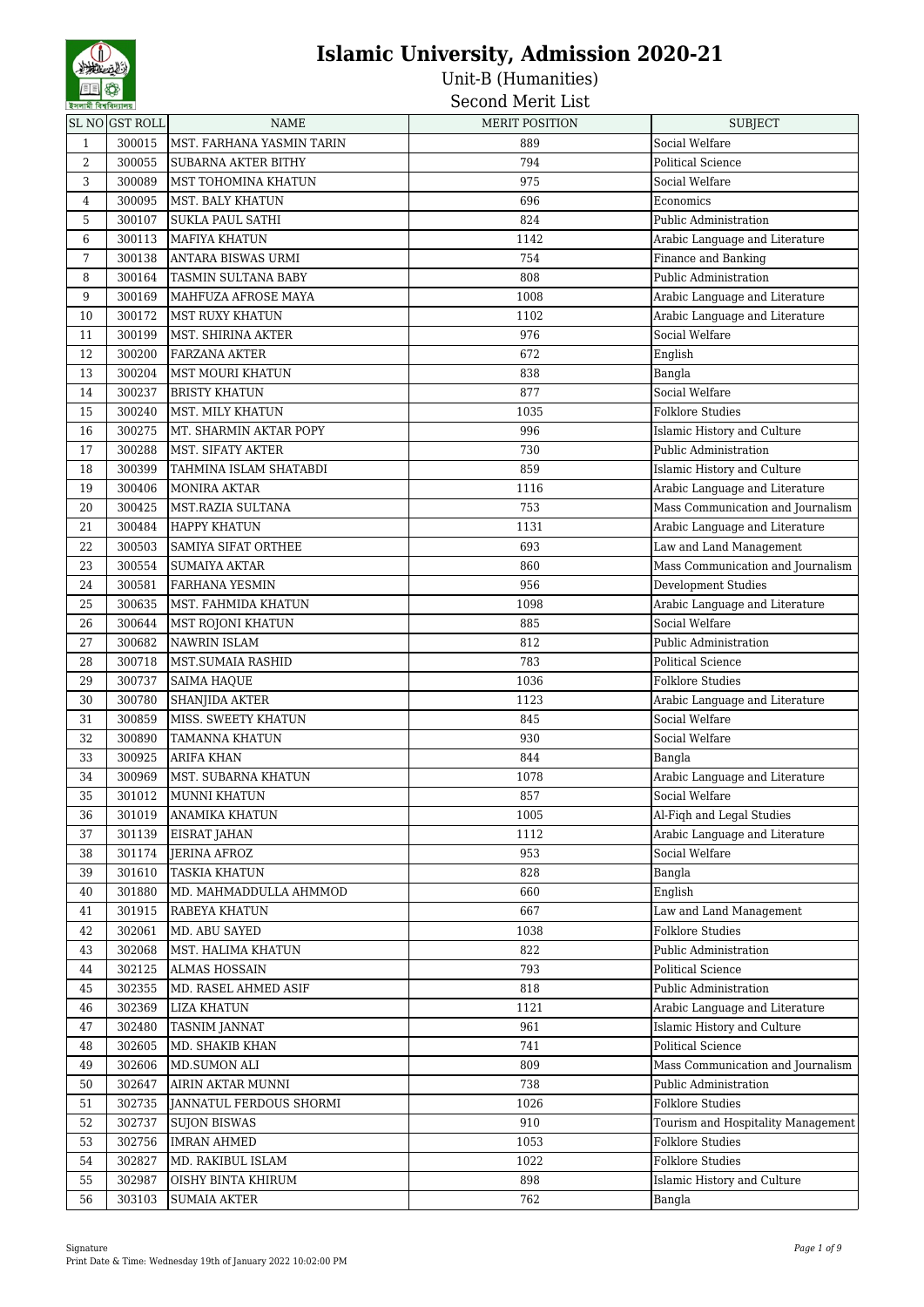| 57     | 303142 | MST. NISHAT SULTANA REMA    | 807  | Social Welfare                     |
|--------|--------|-----------------------------|------|------------------------------------|
| 58     | 303160 | <b>RIZWAN HOSSAIN</b>       | 707  | Public Administration              |
| 59     | 303174 | KANIZ FATEMA                | 833  | Development Studies                |
| 60     | 303263 | MD. SHAKIB HOSSAIN          | 881  | Marketing                          |
| 61     | 303284 | <b>NAYIM HASAN</b>          | 817  | Public Administration              |
| 62     | 303524 | <b>HAPPY KHATUN</b>         | 662  | Economics                          |
| 63     | 303555 | ABDULLAH AL MAMUN           | 938  | Islamic History and Culture        |
| 64     | 303556 | MD. RUMON ISLAM             | 668  | English                            |
| 65     | 303643 | MD.MEHEDI HASAN RUMON       | 1066 | <b>Folklore Studies</b>            |
| 66     | 303698 | RATAN MONDAL                | 657  | Law                                |
| 67     | 303737 | MD RUBEL ALI                | 816  | Bangla                             |
| 68     | 303837 | MD. DURJOY HOSSAIN          | 728  | Public Administration              |
| 69     | 303922 | MD. ABIR HASAN              | 782  | Bangla                             |
| 70     | 304026 | MST. ASIA KHATUN            | 856  | Bangla                             |
| $71\,$ | 304051 | MD. NAJMUL HAQUE            | 921  | Islamic History and Culture        |
| 72     | 304106 | MINA AHADUJZAMAN ELITE      | 886  | Islamic History and Culture        |
| 73     | 304384 | MD. TAFSIRUL ISLAM RIMON    | 689  | Law and Land Management            |
| 74     | 304554 | MD.KABIR HOSSAIN NUR        | 1059 | <b>Folklore Studies</b>            |
| 75     | 304557 | MD KHOKON ALI               | 847  | Bangla                             |
| 76     | 304561 | <b>MEHEDI HASAN</b>         | 1057 | Arabic Language and Literature     |
| 77     | 304940 | MD. ALL SAHARIAR            | 853  | Bangla                             |
| 78     | 305026 | MD. ALI HOSSAIN             | 1015 | Al-Fiqh and Legal Studies          |
| 79     | 305091 | <b>MD.ABU SAYED</b>         | 893  | Islamic History and Culture        |
| 80     | 305099 | <b>NRIPAN BISWAS</b>        | 650  | Law                                |
| 81     | 305272 | MD UZZAL HOSSAIN            | 682  | Economics                          |
| 82     | 305328 | MD. RAIHAN UDDIN            | 656  | Law                                |
| 83     | 305342 | RAMKRISHNA CHOWDHURY        | 665  | <b>Political Science</b>           |
| 84     | 305496 | MD. IBRAHIM                 | 947  | Islamic History and Culture        |
| 85     | 305738 | MD. MILON MOLLA             | 923  | Social Welfare                     |
| 86     | 305935 | TARIN SUMAIYA HAQUE         | 884  | Human Resource Management          |
| 87     | 305950 | TASMIA HAQUE TAHA           | 943  | Social Welfare                     |
| 88     | 306621 | RAKIBUL ISLAM MAMUN         | 726  | <b>Political Science</b>           |
| 89     | 306639 | MD ABDULLAH AL IMDAD        | 740  | Public Administration              |
| 90     | 306676 | SUVASH CHANDRO DAS          | 858  | Development Studies                |
| 91     | 306721 | <b>TAZUL ISLAM</b>          | 945  | Tourism and Hospitality Management |
| 92     | 306737 | MD. HOSSAIN AHMED           | 774  | Political Science                  |
| 93     | 306928 | MD. SABBIR AHMED            | 685  | Al-Fiqh and Legal Studies          |
| 94     | 307747 | ABDULLAH AL MALEK CHOWDHURY | 803  | Accounting & Information Systems   |
| 95     | 307760 | HOSSAIN MAHMUD              | 880  | Mass Communication and Journalism  |
| 96     | 307780 | WAHIDUR RAHMAN APU          | 743  | Public Administration              |
| 97     | 307892 | MASUMA AKTAR                | 721  | Mass Communication and Journalism  |
| 98     | 307911 | SWARNOMOYEE MALLICK         | 944  | Social Welfare                     |
| 99     | 307922 | <b>SAUMI AFROSE</b>         | 813  | Public Administration              |
| 100    | 307927 | ROSHNI MEHRIN               | 1027 | <b>Folklore Studies</b>            |
| 101    | 308065 | JESMIMA TAJNIN              | 831  | Al-Fiqh and Legal Studies          |
| 102    | 308076 | POLLOBI JOARDER             | 823  | Marketing                          |
| 103    | 308085 | SAHELI SHEELA               | 773  | Public Administration              |
| 104    | 308125 | NUSRAT JAHAN NISHI          | 1043 | <b>Folklore Studies</b>            |
| 105    | 308246 | ANIKA TABASSUM              | 855  | Bangla                             |
| 106    | 308256 | <b>AMBIA KHATUN</b>         | 712  | Bangla                             |
| 107    | 308407 | SABIHA KHATUN               | 755  | Political Science                  |
| 108    | 308483 | AFRINA SULTANA              | 1007 | Al-Fiqh and Legal Studies          |
| 109    | 308571 | SK. FARHANA ZAMAN           | 764  | Arabic Language and Literature     |
| 110    | 308626 | <b>SUBORNA TARAFDAR</b>     | 937  | Development Studies                |
| 111    | 308658 | FATIMA MARJIAH              | 720  | Public Administration              |
| 112    | 308896 | SANJIDA BINTA RAFIQUE       | 928  | Development Studies                |
| 113    | 308915 | <b>MASUMA KHATUN</b>        | 939  | <b>Development Studies</b>         |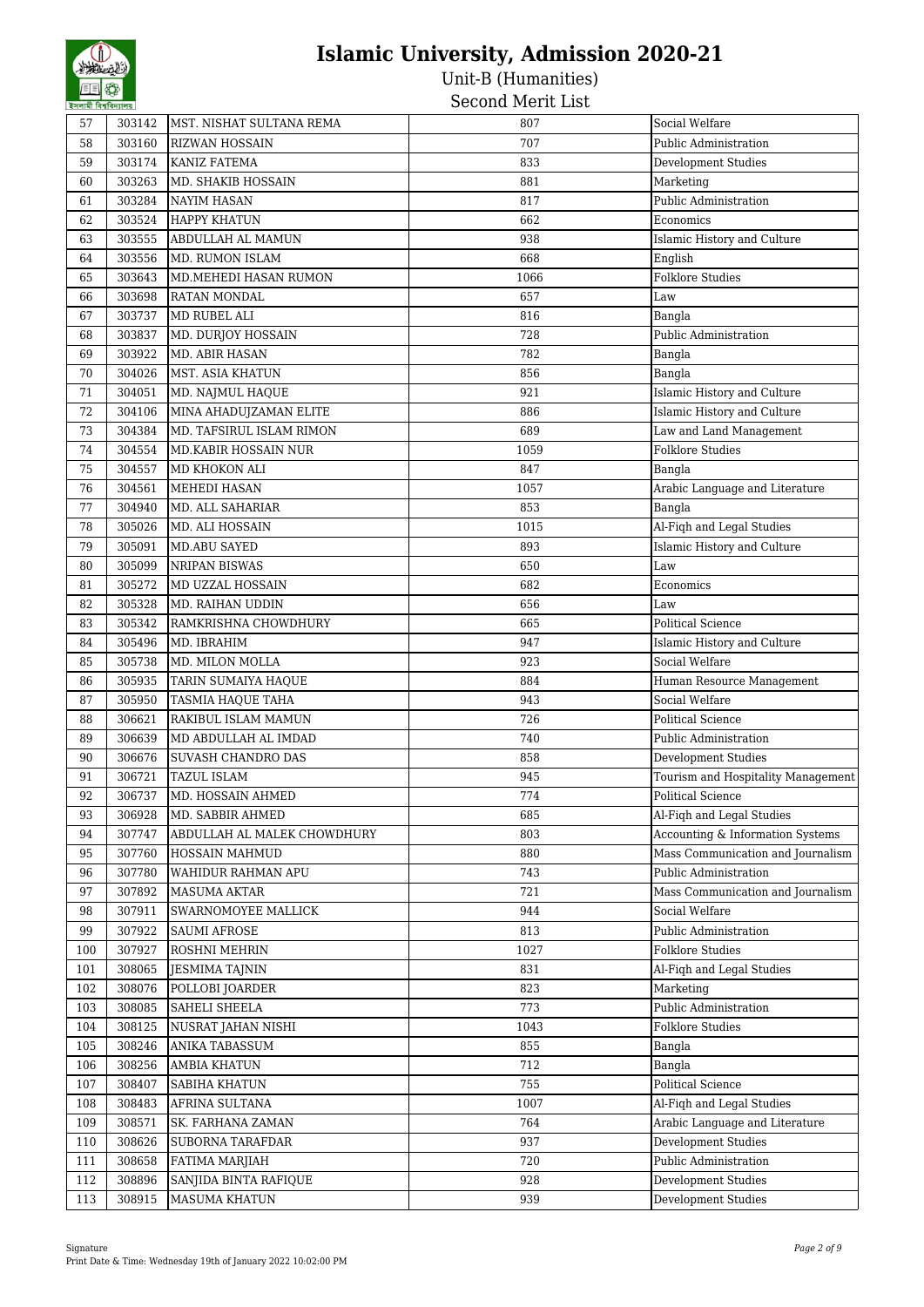| ইসলামী বিশ্ববিদ্যালয় |        |                                            | אפר אונאיז ואווטיאס |                                |
|-----------------------|--------|--------------------------------------------|---------------------|--------------------------------|
| 114                   | 309123 | <b>AZAZ KHAN</b>                           | 690                 | Law and Land Management        |
| 115                   | 309195 | MD. AMINUL ISLAM                           | 896                 | <b>Development Studies</b>     |
| 116                   | 309352 | MD. MEHEDI HASAN RASEL                     | 719                 | <b>Political Science</b>       |
| 117                   | 309372 | MD. ABU JAFAR                              | 1107                | Arabic Language and Literature |
| 118                   | 309604 | ABDUL KADER HOSSAIN                        | 1031                | Al-Fiqh and Legal Studies      |
| 119                   | 309656 | KHAN MAHMADUR RAHMAN                       | 670                 | Law and Land Management        |
| 120                   | 309701 | PIYA MONDAL                                | 714                 | <b>Political Science</b>       |
| 121                   | 309793 | MD. MINHAJUL ISLAM RAJ                     | 744                 | Bangla                         |
| 122                   | 309921 | MD MONIRUZZAMAN                            | 966                 | Social Welfare                 |
| 123                   | 309929 | AL MAMUN HOSSAIN                           | 708                 | <b>Political Science</b>       |
| 124                   | 310072 | <b>OMAR FARUK</b>                          | 1120                | Arabic Language and Literature |
| 125                   | 310255 | MD OMID HASAN                              | 664                 | English                        |
| 126                   | 310278 | <b>SHARIER HOSSAIN</b>                     | 802                 | Public Administration          |
| 127                   | 310559 | <b>SHAHIN HOSSAIN</b>                      | 971                 | Human Resource Management      |
| 128                   | 310604 | MD. BYZID HOSEN                            | 800                 | Public Administration          |
| 129                   | 310711 | MD.HADIUZ ZAMAN                            | 955                 | <b>Development Studies</b>     |
| 130                   | 310718 | <b>SAGOR DAS</b>                           | 916                 | Social Welfare                 |
| 131                   | 310721 | OLIULLAH                                   | 1060                | <b>Folklore Studies</b>        |
| 132                   | 310751 | MOHAMMAD AHSAN ULLAH                       | 903                 | Islamic History and Culture    |
| 133                   | 310813 | MD. MOSTAFIZUR RAHMAN                      | 895                 | Development Studies            |
| 134                   | 310937 | SURAIYA YEASMIN TAZMIRA                    | 948                 | Development Studies            |
| 135                   | 310966 | <b>MOSTAIN BILLAH</b>                      | 1081                | Arabic Language and Literature |
| 136                   | 311028 | JANNATUL FARDOUSE MOUNOTA                  | 778                 | Bangla                         |
| 137                   | 311120 | MD ABUL HASAN SAIKH                        | 787                 | Bangla                         |
| 138                   | 311146 | MOST. SHEULI KHATUN                        | 1047                | Arabic Language and Literature |
| 139                   | 311475 | MAHBUBA SHAHRIN NUPUR                      | 1127                | Arabic Language and Literature |
| 140                   | 311508 | MST. SUCHI KHANUM                          | 1070                | Arabic Language and Literature |
| 141                   | 311558 | MD. ANISUR RAHMAN                          | 887                 | Development Studies            |
| 142                   | 311987 | ABDUR RAHMAN RANA                          | 865                 | Development Studies            |
| 143                   | 312615 | MD. MORSALIN                               | 677                 | Economics                      |
| 144                   | 312751 | MD JAKARIA                                 | 776                 | Development Studies            |
| 145                   | 313330 | <b>RIPA ROY</b>                            | 748                 | Bangla                         |
| 146                   | 313356 | SHINTHIYA AKTHER SHILA                     | 789                 | <b>Political Science</b>       |
| 147                   | 313525 | MST. HUMARATUT TASNIM                      | 702                 | Law and Land Management        |
| 148                   | 313533 | SOHAGI KAHTUN                              | 772                 | Bangla                         |
| 149                   | 313660 | <b>LEKHA ROY</b>                           | 1023                | <b>Folklore Studies</b>        |
| 150                   | 313801 | <b>RUMA RANI DEB</b>                       | 806                 | Public Administration          |
| 151                   | 313905 | MST. SUMAYA NAZNIN SWRANA                  | 761                 | <b>Political Science</b>       |
| 152                   | 314342 | ISRAT JAHAN MONI                           | 796                 | Political Science              |
| 153                   | 314816 | MD. SHOEB AKTER                            | 1072                | <b>Folklore Studies</b>        |
| 154                   | 314840 | <b>MUSFIKUR RAHMAN</b>                     | 652                 | Law                            |
| 155                   | 314872 | MOULI MAMOTAJ ZARIN                        | 913                 | Islamic History and Culture    |
| 156                   | 314996 | MD. IBRAHIM KHALIL                         | 784                 | Political Science              |
| 157                   | 315133 | MD. FAZLE RABBI                            | 934                 | Islamic History and Culture    |
| 158                   | 315339 | <b>SHAMSUN NAHAR SHAKILA</b>               | 952                 | Islamic History and Culture    |
| 159                   | 315374 | AL AMIN ISLAM                              | 1113                | Arabic Language and Literature |
| 160                   | 315382 | PINKI RANI                                 | 687                 | Bangla                         |
| 161                   | 315524 | ROBINDRA ROY                               | 1017                | Arabic Language and Literature |
| 162                   | 315550 | KHAIREN MIRZA                              | 1048                | Al-Figh and Legal Studies      |
| 163                   | 315554 |                                            | 729                 | Management                     |
| 164                   | 316216 | SANJIDA PARVIN RIPA<br>MD. AL- HASAN TAREK | 992                 | Islamic History and Culture    |
|                       |        |                                            |                     |                                |
| 165                   | 316218 | MD. MAMUN HOSSAIN                          | 1009                | <b>Folklore Studies</b>        |
| 166                   | 316626 | MD. YEAS UDDIN RAKIB                       | 820                 | Public Administration          |
| 167                   | 316734 | NURNABI ISLAM                              | 1090                | Arabic Language and Literature |
| 168                   | 316827 | <b>RAKIB HASAN</b>                         | 1050                | <b>Folklore Studies</b>        |
| 169                   | 316983 | RISAT BABU SABUJ                           | 798                 | Public Administration          |
| 170                   | 317387 | <b>ANOWAR HOSSAIN</b>                      | 905                 | Social Welfare                 |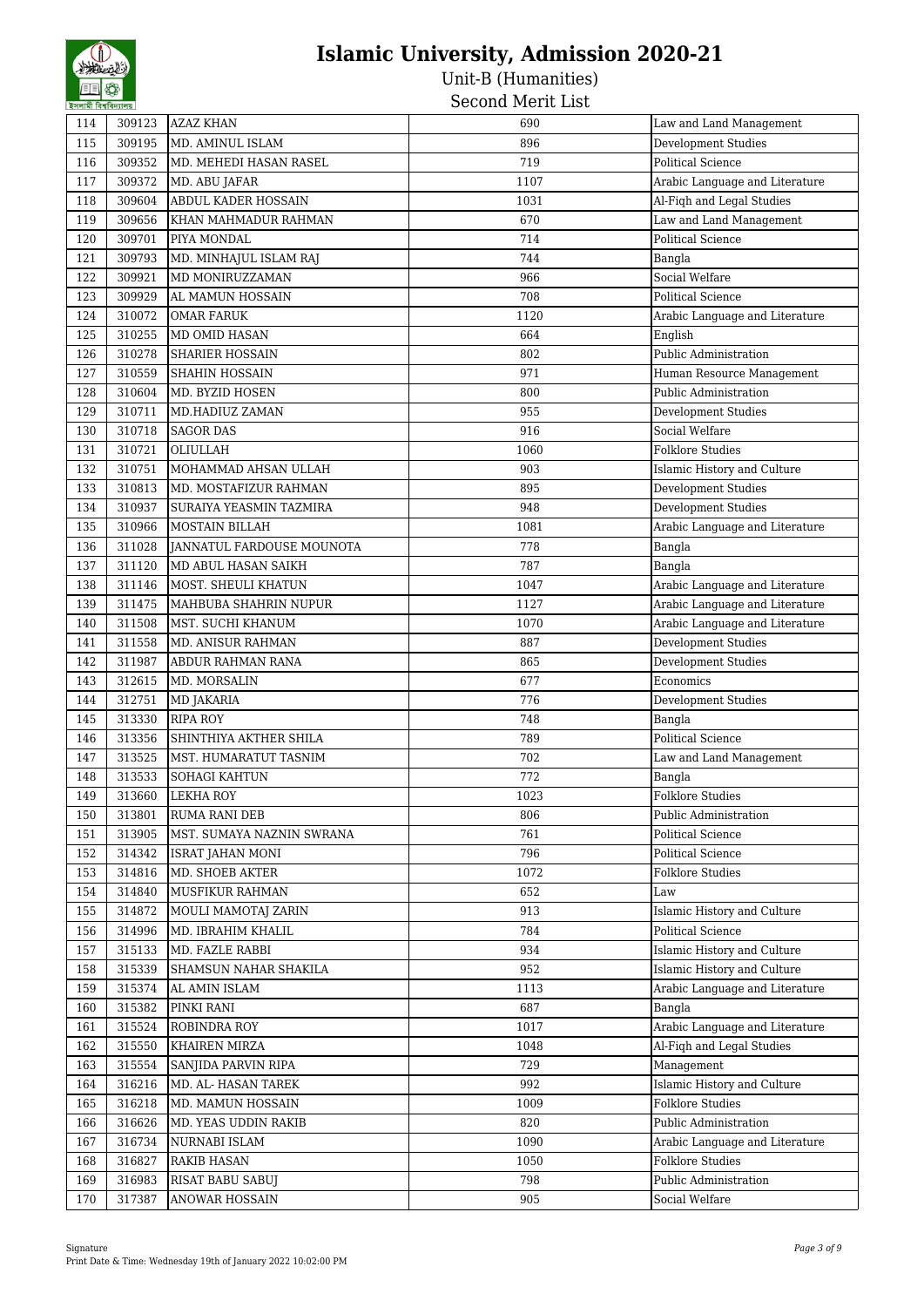| হসলামা বিশ্ববিদ্যালয় |        |                                 | סטום אנטויו מווסטט |                                                    |
|-----------------------|--------|---------------------------------|--------------------|----------------------------------------------------|
| 171                   | 317412 | <b>JOYHARI ROY</b>              | 701                | Law and Land Management                            |
| 172                   | 317516 | FARHANA RAHMAN JUI              | 679                | <b>Political Science</b>                           |
| 173                   | 317568 | SUMONTRO CHANDRO ROY            | 750                | Political Science                                  |
| 174                   | 317808 | MD. MASUD RANA                  | 1049               | <b>Folklore Studies</b>                            |
| 175                   | 318517 | <b>SHIRINA AKTER</b>            | 775                | Political Science                                  |
| 176                   | 318706 | MD. MAZHARUL ISLAM              | 869                | Bangla                                             |
| 177                   | 318842 | MD. NAHID HASAN                 | 655                | Law                                                |
| 178                   | 318843 | MD. AZIZUL HAKIM                | 725                | <b>Political Science</b>                           |
| 179                   | 318932 | MD. MAHEDI HASSAN MAMUN         | 882                | Islamic History and Culture                        |
| 180                   | 319157 | <b>SHOHEL RANA</b>              | 863                | Social Welfare                                     |
| 181                   | 319478 | MD. LAL MIA                     | 980                | Al-Fiqh and Legal Studies                          |
| 182                   | 319483 | AYESHA SIDDIQUA                 | 879                | Mass Communication and Journalism                  |
| 183                   | 319504 | DIPOK CHANDRA ROY               | 666                | Bangla                                             |
| 184                   | 319553 | MD. SHIPON MIA                  | 848                | Islamic History and Culture                        |
| 185                   | 319831 | MD. SOHEL RANA                  | 1088               | Arabic Language and Literature                     |
| 186                   | 320132 | MD. MARUF HOSSEN                | 868                | Development Studies                                |
| 187                   | 320285 | MD. TANVIR HASAN                | 1128               | Arabic Language and Literature                     |
| 188                   | 320386 | NISHAT MONI                     | 779                | Public Administration                              |
| 189                   | 320473 | MST. KEYA KHATUN                | 990                | Social Welfare                                     |
| 190                   | 320509 | ALLAHMAYEE SHARNONETRY MAVOIRUP | 1062               | Al-Fiqh and Legal Studies                          |
| 191                   | 320548 | MST. ISRAT ZAHAN ELA            | 654                | Law                                                |
| 192                   | 320581 | JANNATUL FERDOUS KONA           | 883                | Islamic History and Culture                        |
| 193                   | 320942 | <b>ISMOT JAHAN</b>              | 1097               | Arabic Language and Literature                     |
| 194                   | 321016 | <b>SHEULI KHATUN</b>            | 788                | Political Science                                  |
| 195                   | 321190 | SADMAN F HAQUE                  | 982                | Al-Fiqh and Legal Studies                          |
| 196                   | 321425 | MD. JAHID HOSEN                 | 995                | Islamic History and Culture                        |
| 197                   | 321621 | MD. SHANTO ISLAM                | 866                | Al-Fiqh and Legal Studies                          |
| 198                   | 321720 | <b>RUPA AKTER</b>               | 811                | Bangla                                             |
| 199                   | 321873 | <b>MD. ATIKUR RAHMAN</b>        | 659                | Economics                                          |
| 200                   | 321945 | SAKLINE AHASAN SABBIR           | 1011               | Al-Fiqh and Legal Studies                          |
| 201                   | 322031 | <b>TASMINA JAHAN</b>            | 904                | Islamic History and Culture                        |
| 202                   | 322669 | NUR-E-ZANNAT ARA NITU           | 747                | <b>Political Science</b>                           |
| 203                   | 322694 | MD. NAIMUR RAHMAN               | 968                | Islamic History and Culture                        |
| 204                   | 322921 | <b>BEAUTI RANI</b>              | 819                | Bangla                                             |
| 205                   | 322990 | MST. ALIFA YESMIN LIYA          | 892                | Development Studies                                |
| 206                   | 323209 | MD. ALIF RAHMAN FAHAD           | 986                | Islamic History and Culture                        |
| 207                   | 323336 | <b>ABDULLAH</b>                 | 849                | Bangla                                             |
| 208                   | 323712 | NAFISA NAZMI                    | 1037               | Arabic Language and Literature                     |
| 209                   | 323873 | FATEMA TUJJOHORA                | 872                | Bangla                                             |
| 210                   | 323879 | <b>JANNATUL NAYEEM</b>          | 1125               | Arabic Language and Literature                     |
| 211                   | 323892 | FERDOUSI AKTER TAMANNA          | 1002               | <b>Folklore Studies</b>                            |
| 212                   | 323991 | MST. FARJANA KARIM SHIFA        | 874                | Arabic Language and Literature                     |
| 213                   | 324134 | MST. MOHONA KHATUN              | 1086               | <b>Folklore Studies</b>                            |
| 214                   | 324209 | MST.FARJANA AKTER               | 1033               | Arabic Language and Literature                     |
| 215                   | 324399 | ABU BAKAR SIDDIQUE              | 1044               | Al-Figh and Legal Studies                          |
| 216                   | 324834 | MD. HASIBUL HASAN               | 1101               | Arabic Language and Literature                     |
| 217                   | 324917 | SYFUL ISLAM                     | 835                | Accounting & Information Systems                   |
| 218                   | 324925 | ABU SAYEM                       | 1119               | Arabic Language and Literature                     |
| 219                   | 324973 | <b>AKASH MONDOL</b>             | 758                | Mass Communication and Journalism                  |
| 220                   | 325032 | LABONNA AKTER                   | 843                | Islamic History and Culture                        |
| 221                   | 325082 | ABDULLAH AL MOYEN               | 1139               | Arabic Language and Literature                     |
| 222                   | 325589 | MD. NASIM HOSSAN                | 760                | Political Science                                  |
| 223                   | 325621 | WAHID FERDOUS APON              | 1020               | <b>Folklore Studies</b>                            |
| 224                   | 325660 | MD. MAMUN                       | 1067               |                                                    |
| 225                   | 325857 | MD. MAHMUDUL HASAN              | 658                | Al-Fiqh and Legal Studies                          |
| 226                   | 325927 | MST. BASHORI KHATUN             | 675                | Law and Land Management<br>Law and Land Management |
|                       |        |                                 |                    |                                                    |
| 227                   | 326582 | MST. SADIA ISLAM NISHI          | 1065               | Arabic Language and Literature                     |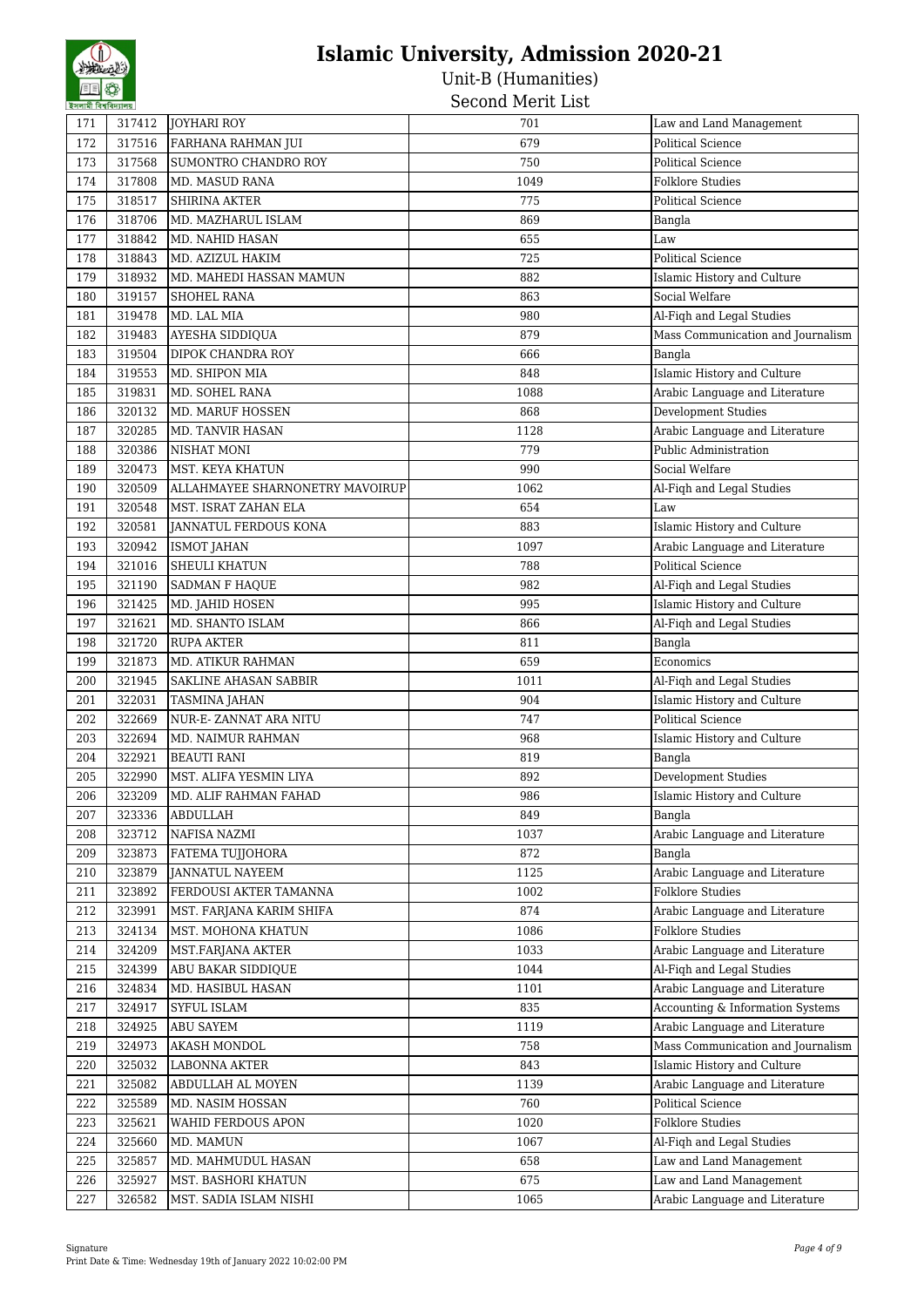| 792<br>Bangla<br>229<br>327186<br>MD. NAHID HASAN<br>Social Welfare<br>984<br>230<br>327211<br><b>NAFISA NASAT</b><br>327248<br><b>MUSTAK WADUD</b><br>1061<br>Arabic Language and Literature<br>231<br>Public Administration<br>232<br>327267<br>733<br>SOHORAB HOSSEN<br>233<br>327271<br>837<br>Al-Fiqh and Legal Studies<br>MD. JOSIM UDDIN<br>327310<br>MD. WAHIDUZZAMAN SHIKDAR<br>Arabic Language and Literature<br>234<br>1076<br>235<br>327346<br>683<br>Economics<br>MD. JEHAN UDDIN MRIDHA<br>236<br>327358<br>Public Administration<br>MST. FAHMIDA KHANUM<br>814<br>237<br>327401<br>SREE SOURAV KUMAR KARMAKAR<br>983<br>Social Welfare<br>327657<br>694<br>Law and Land Management<br>238<br>MD. MRIDUL HOSEN<br>327715<br>763<br><b>Political Science</b><br>239<br>MD. SHAWON HASNAT<br>328025<br>713<br>240<br>MD. HASAN ALI<br>Economics<br>328189<br><b>Folklore Studies</b><br>241<br>MD. ASHIK BISSAS<br>1091<br>328227<br>242<br>KAJOL KUMAR<br>978<br>Social Welfare<br>243<br>328266<br><b>IMRAN KHAN</b><br>Arabic Language and Literature<br>1104<br>244<br>328355<br>MD. RIFAT ISLAM<br>Marketing<br>804<br>329224<br><b>Folklore Studies</b><br>245<br>OBYDUL ISLAM<br>1094<br>329400<br>MD. LUTFOR RAHMAN<br>653<br>246<br>Law<br>329413<br>247<br>MD. KHALED MASUD<br>1073<br>Arabic Language and Literature<br>329729<br>Al-Fiqh and Legal Studies<br>248<br>MD. ASRAFUL ISLAM<br>967<br>329739<br>Al-Fiqh and Legal Studies<br>249<br>MD. NAZMUL HASAN<br>1006<br><b>Folklore Studies</b><br>330595<br>MD. REJAUL ISLAM<br>250<br>1087<br>330625<br>SHUBROTO KUMAR ROY SHUVO<br>Mass Communication and Journalism<br>251<br>871<br>252<br>330637<br>MD. SHAH IMAM<br>927<br><b>Development Studies</b><br>Political Science<br>253<br>330659<br>MD. NAHID HASAN<br>686<br>331132<br>SUMAIYA SULTANA<br>972<br>Social Welfare<br>254<br>331282<br>974<br>Social Welfare<br>255<br>TOUFIKA YOUSUF ANIKA<br>331295<br>Tourism and Hospitality Management<br>256<br><b>AZMAIN SHARKER</b><br>752<br>257<br>331438<br>671<br><b>SAKIB AHMMED</b><br>English<br>Development Studies<br>258<br>331489<br>890<br>MIFTAFUL FUAD LUPIN<br>Development Studies<br>259<br>331491<br>875<br>TAMIM RAHMAN TONOY<br><b>Political Science</b><br>260<br>331654<br>759<br><b>SUMAIYA AKTER</b><br>331767<br>SHAHONAWOZ MD AL ZUBAYER<br>1064<br>Arabic Language and Literature<br>261<br><b>Folklore Studies</b><br>262<br>331917<br>1083<br>MD. AKRAMUL KHAN<br>263<br>332000<br>MD. OLIULLAH<br>801<br>Public Administration<br>332157<br>MD. TAJUL ISLAM<br>977<br>Islamic History and Culture<br>264<br>929<br>265<br>333111<br>SAIMUN ISLAM RIDOY<br>Management<br>266<br>333313<br>MOFAZZAL HOSEN<br>1082<br><b>Folklore Studies</b><br>333616<br><b>MASUM BILLAH</b><br>852<br>Marketing<br>267<br>333700<br>MD. TARIQUL ISLAM<br>1003<br>Tourism and Hospitality Management<br>268<br>333721<br>MD. ARIFUL ISLAM SHEHAN<br>698<br>Economics<br>269<br>Arabic Language and Literature<br>335172<br><b>SUMI AKTER</b><br>1012<br>270<br><b>Development Studies</b><br>336190<br>MUMTA HINA AKRAM MUMU<br>925<br>271<br>336215<br>Mass Communication and Journalism<br>272<br>SANZIDA AKTAR<br>805<br><b>Development Studies</b><br>273<br>336419<br>ABDULLAH AL MARJUK<br>958<br>Public Administration<br>337048<br>NASIR UDDIN MIA<br>742<br>274<br>337102<br>275<br>DILSHAD JAHAN<br>834<br>Al-Fiqh and Legal Studies<br>337128<br>Islamic History and Culture<br>276<br>MD. SAMRAT KHANDOKAR<br>917<br>337456<br>769<br>Political Science<br>277<br>MD. YEAMIN<br>337463<br>Economics<br>278<br>FAHMIDA JAHAN ANIKA<br>716<br>337538<br>279<br>SHANTO RAHMAN<br>1074<br>Arabic Language and Literature<br>338300<br>Development Studies<br>280<br>ZIHADUL KARIM<br>745<br>338437<br>ASRAR ALAM MAYEL<br>1014<br>Al-Fiqh and Legal Studies<br>281<br>282<br>338483<br>MD. JAHIRUL ISLAM OME<br>766<br>Political Science<br>Social Welfare<br>283<br>338765<br><b>SHUVO SARKER</b><br>993<br>999<br>339218<br>MD. MOJAHIDUL ISLAM<br>Arabic Language and Literature<br>284 | 228 | 327097 | SHAHNILA FERDOUSI | 985 | Islamic History and Culture |
|---------------------------------------------------------------------------------------------------------------------------------------------------------------------------------------------------------------------------------------------------------------------------------------------------------------------------------------------------------------------------------------------------------------------------------------------------------------------------------------------------------------------------------------------------------------------------------------------------------------------------------------------------------------------------------------------------------------------------------------------------------------------------------------------------------------------------------------------------------------------------------------------------------------------------------------------------------------------------------------------------------------------------------------------------------------------------------------------------------------------------------------------------------------------------------------------------------------------------------------------------------------------------------------------------------------------------------------------------------------------------------------------------------------------------------------------------------------------------------------------------------------------------------------------------------------------------------------------------------------------------------------------------------------------------------------------------------------------------------------------------------------------------------------------------------------------------------------------------------------------------------------------------------------------------------------------------------------------------------------------------------------------------------------------------------------------------------------------------------------------------------------------------------------------------------------------------------------------------------------------------------------------------------------------------------------------------------------------------------------------------------------------------------------------------------------------------------------------------------------------------------------------------------------------------------------------------------------------------------------------------------------------------------------------------------------------------------------------------------------------------------------------------------------------------------------------------------------------------------------------------------------------------------------------------------------------------------------------------------------------------------------------------------------------------------------------------------------------------------------------------------------------------------------------------------------------------------------------------------------------------------------------------------------------------------------------------------------------------------------------------------------------------------------------------------------------------------------------------------------------------------------------------------------------------------------------------------------------------------------------------------------------------------------------------------------------------------------------------------------------------------------------------------------------------------------------------------------------------------------------------------------------------------------------------------------------------------------------------------------------------------------------------------------------------------------------------------------------------|-----|--------|-------------------|-----|-----------------------------|
|                                                                                                                                                                                                                                                                                                                                                                                                                                                                                                                                                                                                                                                                                                                                                                                                                                                                                                                                                                                                                                                                                                                                                                                                                                                                                                                                                                                                                                                                                                                                                                                                                                                                                                                                                                                                                                                                                                                                                                                                                                                                                                                                                                                                                                                                                                                                                                                                                                                                                                                                                                                                                                                                                                                                                                                                                                                                                                                                                                                                                                                                                                                                                                                                                                                                                                                                                                                                                                                                                                                                                                                                                                                                                                                                                                                                                                                                                                                                                                                                                                                                                                   |     |        |                   |     |                             |
|                                                                                                                                                                                                                                                                                                                                                                                                                                                                                                                                                                                                                                                                                                                                                                                                                                                                                                                                                                                                                                                                                                                                                                                                                                                                                                                                                                                                                                                                                                                                                                                                                                                                                                                                                                                                                                                                                                                                                                                                                                                                                                                                                                                                                                                                                                                                                                                                                                                                                                                                                                                                                                                                                                                                                                                                                                                                                                                                                                                                                                                                                                                                                                                                                                                                                                                                                                                                                                                                                                                                                                                                                                                                                                                                                                                                                                                                                                                                                                                                                                                                                                   |     |        |                   |     |                             |
|                                                                                                                                                                                                                                                                                                                                                                                                                                                                                                                                                                                                                                                                                                                                                                                                                                                                                                                                                                                                                                                                                                                                                                                                                                                                                                                                                                                                                                                                                                                                                                                                                                                                                                                                                                                                                                                                                                                                                                                                                                                                                                                                                                                                                                                                                                                                                                                                                                                                                                                                                                                                                                                                                                                                                                                                                                                                                                                                                                                                                                                                                                                                                                                                                                                                                                                                                                                                                                                                                                                                                                                                                                                                                                                                                                                                                                                                                                                                                                                                                                                                                                   |     |        |                   |     |                             |
|                                                                                                                                                                                                                                                                                                                                                                                                                                                                                                                                                                                                                                                                                                                                                                                                                                                                                                                                                                                                                                                                                                                                                                                                                                                                                                                                                                                                                                                                                                                                                                                                                                                                                                                                                                                                                                                                                                                                                                                                                                                                                                                                                                                                                                                                                                                                                                                                                                                                                                                                                                                                                                                                                                                                                                                                                                                                                                                                                                                                                                                                                                                                                                                                                                                                                                                                                                                                                                                                                                                                                                                                                                                                                                                                                                                                                                                                                                                                                                                                                                                                                                   |     |        |                   |     |                             |
|                                                                                                                                                                                                                                                                                                                                                                                                                                                                                                                                                                                                                                                                                                                                                                                                                                                                                                                                                                                                                                                                                                                                                                                                                                                                                                                                                                                                                                                                                                                                                                                                                                                                                                                                                                                                                                                                                                                                                                                                                                                                                                                                                                                                                                                                                                                                                                                                                                                                                                                                                                                                                                                                                                                                                                                                                                                                                                                                                                                                                                                                                                                                                                                                                                                                                                                                                                                                                                                                                                                                                                                                                                                                                                                                                                                                                                                                                                                                                                                                                                                                                                   |     |        |                   |     |                             |
|                                                                                                                                                                                                                                                                                                                                                                                                                                                                                                                                                                                                                                                                                                                                                                                                                                                                                                                                                                                                                                                                                                                                                                                                                                                                                                                                                                                                                                                                                                                                                                                                                                                                                                                                                                                                                                                                                                                                                                                                                                                                                                                                                                                                                                                                                                                                                                                                                                                                                                                                                                                                                                                                                                                                                                                                                                                                                                                                                                                                                                                                                                                                                                                                                                                                                                                                                                                                                                                                                                                                                                                                                                                                                                                                                                                                                                                                                                                                                                                                                                                                                                   |     |        |                   |     |                             |
|                                                                                                                                                                                                                                                                                                                                                                                                                                                                                                                                                                                                                                                                                                                                                                                                                                                                                                                                                                                                                                                                                                                                                                                                                                                                                                                                                                                                                                                                                                                                                                                                                                                                                                                                                                                                                                                                                                                                                                                                                                                                                                                                                                                                                                                                                                                                                                                                                                                                                                                                                                                                                                                                                                                                                                                                                                                                                                                                                                                                                                                                                                                                                                                                                                                                                                                                                                                                                                                                                                                                                                                                                                                                                                                                                                                                                                                                                                                                                                                                                                                                                                   |     |        |                   |     |                             |
|                                                                                                                                                                                                                                                                                                                                                                                                                                                                                                                                                                                                                                                                                                                                                                                                                                                                                                                                                                                                                                                                                                                                                                                                                                                                                                                                                                                                                                                                                                                                                                                                                                                                                                                                                                                                                                                                                                                                                                                                                                                                                                                                                                                                                                                                                                                                                                                                                                                                                                                                                                                                                                                                                                                                                                                                                                                                                                                                                                                                                                                                                                                                                                                                                                                                                                                                                                                                                                                                                                                                                                                                                                                                                                                                                                                                                                                                                                                                                                                                                                                                                                   |     |        |                   |     |                             |
|                                                                                                                                                                                                                                                                                                                                                                                                                                                                                                                                                                                                                                                                                                                                                                                                                                                                                                                                                                                                                                                                                                                                                                                                                                                                                                                                                                                                                                                                                                                                                                                                                                                                                                                                                                                                                                                                                                                                                                                                                                                                                                                                                                                                                                                                                                                                                                                                                                                                                                                                                                                                                                                                                                                                                                                                                                                                                                                                                                                                                                                                                                                                                                                                                                                                                                                                                                                                                                                                                                                                                                                                                                                                                                                                                                                                                                                                                                                                                                                                                                                                                                   |     |        |                   |     |                             |
|                                                                                                                                                                                                                                                                                                                                                                                                                                                                                                                                                                                                                                                                                                                                                                                                                                                                                                                                                                                                                                                                                                                                                                                                                                                                                                                                                                                                                                                                                                                                                                                                                                                                                                                                                                                                                                                                                                                                                                                                                                                                                                                                                                                                                                                                                                                                                                                                                                                                                                                                                                                                                                                                                                                                                                                                                                                                                                                                                                                                                                                                                                                                                                                                                                                                                                                                                                                                                                                                                                                                                                                                                                                                                                                                                                                                                                                                                                                                                                                                                                                                                                   |     |        |                   |     |                             |
|                                                                                                                                                                                                                                                                                                                                                                                                                                                                                                                                                                                                                                                                                                                                                                                                                                                                                                                                                                                                                                                                                                                                                                                                                                                                                                                                                                                                                                                                                                                                                                                                                                                                                                                                                                                                                                                                                                                                                                                                                                                                                                                                                                                                                                                                                                                                                                                                                                                                                                                                                                                                                                                                                                                                                                                                                                                                                                                                                                                                                                                                                                                                                                                                                                                                                                                                                                                                                                                                                                                                                                                                                                                                                                                                                                                                                                                                                                                                                                                                                                                                                                   |     |        |                   |     |                             |
|                                                                                                                                                                                                                                                                                                                                                                                                                                                                                                                                                                                                                                                                                                                                                                                                                                                                                                                                                                                                                                                                                                                                                                                                                                                                                                                                                                                                                                                                                                                                                                                                                                                                                                                                                                                                                                                                                                                                                                                                                                                                                                                                                                                                                                                                                                                                                                                                                                                                                                                                                                                                                                                                                                                                                                                                                                                                                                                                                                                                                                                                                                                                                                                                                                                                                                                                                                                                                                                                                                                                                                                                                                                                                                                                                                                                                                                                                                                                                                                                                                                                                                   |     |        |                   |     |                             |
|                                                                                                                                                                                                                                                                                                                                                                                                                                                                                                                                                                                                                                                                                                                                                                                                                                                                                                                                                                                                                                                                                                                                                                                                                                                                                                                                                                                                                                                                                                                                                                                                                                                                                                                                                                                                                                                                                                                                                                                                                                                                                                                                                                                                                                                                                                                                                                                                                                                                                                                                                                                                                                                                                                                                                                                                                                                                                                                                                                                                                                                                                                                                                                                                                                                                                                                                                                                                                                                                                                                                                                                                                                                                                                                                                                                                                                                                                                                                                                                                                                                                                                   |     |        |                   |     |                             |
|                                                                                                                                                                                                                                                                                                                                                                                                                                                                                                                                                                                                                                                                                                                                                                                                                                                                                                                                                                                                                                                                                                                                                                                                                                                                                                                                                                                                                                                                                                                                                                                                                                                                                                                                                                                                                                                                                                                                                                                                                                                                                                                                                                                                                                                                                                                                                                                                                                                                                                                                                                                                                                                                                                                                                                                                                                                                                                                                                                                                                                                                                                                                                                                                                                                                                                                                                                                                                                                                                                                                                                                                                                                                                                                                                                                                                                                                                                                                                                                                                                                                                                   |     |        |                   |     |                             |
|                                                                                                                                                                                                                                                                                                                                                                                                                                                                                                                                                                                                                                                                                                                                                                                                                                                                                                                                                                                                                                                                                                                                                                                                                                                                                                                                                                                                                                                                                                                                                                                                                                                                                                                                                                                                                                                                                                                                                                                                                                                                                                                                                                                                                                                                                                                                                                                                                                                                                                                                                                                                                                                                                                                                                                                                                                                                                                                                                                                                                                                                                                                                                                                                                                                                                                                                                                                                                                                                                                                                                                                                                                                                                                                                                                                                                                                                                                                                                                                                                                                                                                   |     |        |                   |     |                             |
|                                                                                                                                                                                                                                                                                                                                                                                                                                                                                                                                                                                                                                                                                                                                                                                                                                                                                                                                                                                                                                                                                                                                                                                                                                                                                                                                                                                                                                                                                                                                                                                                                                                                                                                                                                                                                                                                                                                                                                                                                                                                                                                                                                                                                                                                                                                                                                                                                                                                                                                                                                                                                                                                                                                                                                                                                                                                                                                                                                                                                                                                                                                                                                                                                                                                                                                                                                                                                                                                                                                                                                                                                                                                                                                                                                                                                                                                                                                                                                                                                                                                                                   |     |        |                   |     |                             |
|                                                                                                                                                                                                                                                                                                                                                                                                                                                                                                                                                                                                                                                                                                                                                                                                                                                                                                                                                                                                                                                                                                                                                                                                                                                                                                                                                                                                                                                                                                                                                                                                                                                                                                                                                                                                                                                                                                                                                                                                                                                                                                                                                                                                                                                                                                                                                                                                                                                                                                                                                                                                                                                                                                                                                                                                                                                                                                                                                                                                                                                                                                                                                                                                                                                                                                                                                                                                                                                                                                                                                                                                                                                                                                                                                                                                                                                                                                                                                                                                                                                                                                   |     |        |                   |     |                             |
|                                                                                                                                                                                                                                                                                                                                                                                                                                                                                                                                                                                                                                                                                                                                                                                                                                                                                                                                                                                                                                                                                                                                                                                                                                                                                                                                                                                                                                                                                                                                                                                                                                                                                                                                                                                                                                                                                                                                                                                                                                                                                                                                                                                                                                                                                                                                                                                                                                                                                                                                                                                                                                                                                                                                                                                                                                                                                                                                                                                                                                                                                                                                                                                                                                                                                                                                                                                                                                                                                                                                                                                                                                                                                                                                                                                                                                                                                                                                                                                                                                                                                                   |     |        |                   |     |                             |
|                                                                                                                                                                                                                                                                                                                                                                                                                                                                                                                                                                                                                                                                                                                                                                                                                                                                                                                                                                                                                                                                                                                                                                                                                                                                                                                                                                                                                                                                                                                                                                                                                                                                                                                                                                                                                                                                                                                                                                                                                                                                                                                                                                                                                                                                                                                                                                                                                                                                                                                                                                                                                                                                                                                                                                                                                                                                                                                                                                                                                                                                                                                                                                                                                                                                                                                                                                                                                                                                                                                                                                                                                                                                                                                                                                                                                                                                                                                                                                                                                                                                                                   |     |        |                   |     |                             |
|                                                                                                                                                                                                                                                                                                                                                                                                                                                                                                                                                                                                                                                                                                                                                                                                                                                                                                                                                                                                                                                                                                                                                                                                                                                                                                                                                                                                                                                                                                                                                                                                                                                                                                                                                                                                                                                                                                                                                                                                                                                                                                                                                                                                                                                                                                                                                                                                                                                                                                                                                                                                                                                                                                                                                                                                                                                                                                                                                                                                                                                                                                                                                                                                                                                                                                                                                                                                                                                                                                                                                                                                                                                                                                                                                                                                                                                                                                                                                                                                                                                                                                   |     |        |                   |     |                             |
|                                                                                                                                                                                                                                                                                                                                                                                                                                                                                                                                                                                                                                                                                                                                                                                                                                                                                                                                                                                                                                                                                                                                                                                                                                                                                                                                                                                                                                                                                                                                                                                                                                                                                                                                                                                                                                                                                                                                                                                                                                                                                                                                                                                                                                                                                                                                                                                                                                                                                                                                                                                                                                                                                                                                                                                                                                                                                                                                                                                                                                                                                                                                                                                                                                                                                                                                                                                                                                                                                                                                                                                                                                                                                                                                                                                                                                                                                                                                                                                                                                                                                                   |     |        |                   |     |                             |
|                                                                                                                                                                                                                                                                                                                                                                                                                                                                                                                                                                                                                                                                                                                                                                                                                                                                                                                                                                                                                                                                                                                                                                                                                                                                                                                                                                                                                                                                                                                                                                                                                                                                                                                                                                                                                                                                                                                                                                                                                                                                                                                                                                                                                                                                                                                                                                                                                                                                                                                                                                                                                                                                                                                                                                                                                                                                                                                                                                                                                                                                                                                                                                                                                                                                                                                                                                                                                                                                                                                                                                                                                                                                                                                                                                                                                                                                                                                                                                                                                                                                                                   |     |        |                   |     |                             |
|                                                                                                                                                                                                                                                                                                                                                                                                                                                                                                                                                                                                                                                                                                                                                                                                                                                                                                                                                                                                                                                                                                                                                                                                                                                                                                                                                                                                                                                                                                                                                                                                                                                                                                                                                                                                                                                                                                                                                                                                                                                                                                                                                                                                                                                                                                                                                                                                                                                                                                                                                                                                                                                                                                                                                                                                                                                                                                                                                                                                                                                                                                                                                                                                                                                                                                                                                                                                                                                                                                                                                                                                                                                                                                                                                                                                                                                                                                                                                                                                                                                                                                   |     |        |                   |     |                             |
|                                                                                                                                                                                                                                                                                                                                                                                                                                                                                                                                                                                                                                                                                                                                                                                                                                                                                                                                                                                                                                                                                                                                                                                                                                                                                                                                                                                                                                                                                                                                                                                                                                                                                                                                                                                                                                                                                                                                                                                                                                                                                                                                                                                                                                                                                                                                                                                                                                                                                                                                                                                                                                                                                                                                                                                                                                                                                                                                                                                                                                                                                                                                                                                                                                                                                                                                                                                                                                                                                                                                                                                                                                                                                                                                                                                                                                                                                                                                                                                                                                                                                                   |     |        |                   |     |                             |
|                                                                                                                                                                                                                                                                                                                                                                                                                                                                                                                                                                                                                                                                                                                                                                                                                                                                                                                                                                                                                                                                                                                                                                                                                                                                                                                                                                                                                                                                                                                                                                                                                                                                                                                                                                                                                                                                                                                                                                                                                                                                                                                                                                                                                                                                                                                                                                                                                                                                                                                                                                                                                                                                                                                                                                                                                                                                                                                                                                                                                                                                                                                                                                                                                                                                                                                                                                                                                                                                                                                                                                                                                                                                                                                                                                                                                                                                                                                                                                                                                                                                                                   |     |        |                   |     |                             |
|                                                                                                                                                                                                                                                                                                                                                                                                                                                                                                                                                                                                                                                                                                                                                                                                                                                                                                                                                                                                                                                                                                                                                                                                                                                                                                                                                                                                                                                                                                                                                                                                                                                                                                                                                                                                                                                                                                                                                                                                                                                                                                                                                                                                                                                                                                                                                                                                                                                                                                                                                                                                                                                                                                                                                                                                                                                                                                                                                                                                                                                                                                                                                                                                                                                                                                                                                                                                                                                                                                                                                                                                                                                                                                                                                                                                                                                                                                                                                                                                                                                                                                   |     |        |                   |     |                             |
|                                                                                                                                                                                                                                                                                                                                                                                                                                                                                                                                                                                                                                                                                                                                                                                                                                                                                                                                                                                                                                                                                                                                                                                                                                                                                                                                                                                                                                                                                                                                                                                                                                                                                                                                                                                                                                                                                                                                                                                                                                                                                                                                                                                                                                                                                                                                                                                                                                                                                                                                                                                                                                                                                                                                                                                                                                                                                                                                                                                                                                                                                                                                                                                                                                                                                                                                                                                                                                                                                                                                                                                                                                                                                                                                                                                                                                                                                                                                                                                                                                                                                                   |     |        |                   |     |                             |
|                                                                                                                                                                                                                                                                                                                                                                                                                                                                                                                                                                                                                                                                                                                                                                                                                                                                                                                                                                                                                                                                                                                                                                                                                                                                                                                                                                                                                                                                                                                                                                                                                                                                                                                                                                                                                                                                                                                                                                                                                                                                                                                                                                                                                                                                                                                                                                                                                                                                                                                                                                                                                                                                                                                                                                                                                                                                                                                                                                                                                                                                                                                                                                                                                                                                                                                                                                                                                                                                                                                                                                                                                                                                                                                                                                                                                                                                                                                                                                                                                                                                                                   |     |        |                   |     |                             |
|                                                                                                                                                                                                                                                                                                                                                                                                                                                                                                                                                                                                                                                                                                                                                                                                                                                                                                                                                                                                                                                                                                                                                                                                                                                                                                                                                                                                                                                                                                                                                                                                                                                                                                                                                                                                                                                                                                                                                                                                                                                                                                                                                                                                                                                                                                                                                                                                                                                                                                                                                                                                                                                                                                                                                                                                                                                                                                                                                                                                                                                                                                                                                                                                                                                                                                                                                                                                                                                                                                                                                                                                                                                                                                                                                                                                                                                                                                                                                                                                                                                                                                   |     |        |                   |     |                             |
|                                                                                                                                                                                                                                                                                                                                                                                                                                                                                                                                                                                                                                                                                                                                                                                                                                                                                                                                                                                                                                                                                                                                                                                                                                                                                                                                                                                                                                                                                                                                                                                                                                                                                                                                                                                                                                                                                                                                                                                                                                                                                                                                                                                                                                                                                                                                                                                                                                                                                                                                                                                                                                                                                                                                                                                                                                                                                                                                                                                                                                                                                                                                                                                                                                                                                                                                                                                                                                                                                                                                                                                                                                                                                                                                                                                                                                                                                                                                                                                                                                                                                                   |     |        |                   |     |                             |
|                                                                                                                                                                                                                                                                                                                                                                                                                                                                                                                                                                                                                                                                                                                                                                                                                                                                                                                                                                                                                                                                                                                                                                                                                                                                                                                                                                                                                                                                                                                                                                                                                                                                                                                                                                                                                                                                                                                                                                                                                                                                                                                                                                                                                                                                                                                                                                                                                                                                                                                                                                                                                                                                                                                                                                                                                                                                                                                                                                                                                                                                                                                                                                                                                                                                                                                                                                                                                                                                                                                                                                                                                                                                                                                                                                                                                                                                                                                                                                                                                                                                                                   |     |        |                   |     |                             |
|                                                                                                                                                                                                                                                                                                                                                                                                                                                                                                                                                                                                                                                                                                                                                                                                                                                                                                                                                                                                                                                                                                                                                                                                                                                                                                                                                                                                                                                                                                                                                                                                                                                                                                                                                                                                                                                                                                                                                                                                                                                                                                                                                                                                                                                                                                                                                                                                                                                                                                                                                                                                                                                                                                                                                                                                                                                                                                                                                                                                                                                                                                                                                                                                                                                                                                                                                                                                                                                                                                                                                                                                                                                                                                                                                                                                                                                                                                                                                                                                                                                                                                   |     |        |                   |     |                             |
|                                                                                                                                                                                                                                                                                                                                                                                                                                                                                                                                                                                                                                                                                                                                                                                                                                                                                                                                                                                                                                                                                                                                                                                                                                                                                                                                                                                                                                                                                                                                                                                                                                                                                                                                                                                                                                                                                                                                                                                                                                                                                                                                                                                                                                                                                                                                                                                                                                                                                                                                                                                                                                                                                                                                                                                                                                                                                                                                                                                                                                                                                                                                                                                                                                                                                                                                                                                                                                                                                                                                                                                                                                                                                                                                                                                                                                                                                                                                                                                                                                                                                                   |     |        |                   |     |                             |
|                                                                                                                                                                                                                                                                                                                                                                                                                                                                                                                                                                                                                                                                                                                                                                                                                                                                                                                                                                                                                                                                                                                                                                                                                                                                                                                                                                                                                                                                                                                                                                                                                                                                                                                                                                                                                                                                                                                                                                                                                                                                                                                                                                                                                                                                                                                                                                                                                                                                                                                                                                                                                                                                                                                                                                                                                                                                                                                                                                                                                                                                                                                                                                                                                                                                                                                                                                                                                                                                                                                                                                                                                                                                                                                                                                                                                                                                                                                                                                                                                                                                                                   |     |        |                   |     |                             |
|                                                                                                                                                                                                                                                                                                                                                                                                                                                                                                                                                                                                                                                                                                                                                                                                                                                                                                                                                                                                                                                                                                                                                                                                                                                                                                                                                                                                                                                                                                                                                                                                                                                                                                                                                                                                                                                                                                                                                                                                                                                                                                                                                                                                                                                                                                                                                                                                                                                                                                                                                                                                                                                                                                                                                                                                                                                                                                                                                                                                                                                                                                                                                                                                                                                                                                                                                                                                                                                                                                                                                                                                                                                                                                                                                                                                                                                                                                                                                                                                                                                                                                   |     |        |                   |     |                             |
|                                                                                                                                                                                                                                                                                                                                                                                                                                                                                                                                                                                                                                                                                                                                                                                                                                                                                                                                                                                                                                                                                                                                                                                                                                                                                                                                                                                                                                                                                                                                                                                                                                                                                                                                                                                                                                                                                                                                                                                                                                                                                                                                                                                                                                                                                                                                                                                                                                                                                                                                                                                                                                                                                                                                                                                                                                                                                                                                                                                                                                                                                                                                                                                                                                                                                                                                                                                                                                                                                                                                                                                                                                                                                                                                                                                                                                                                                                                                                                                                                                                                                                   |     |        |                   |     |                             |
|                                                                                                                                                                                                                                                                                                                                                                                                                                                                                                                                                                                                                                                                                                                                                                                                                                                                                                                                                                                                                                                                                                                                                                                                                                                                                                                                                                                                                                                                                                                                                                                                                                                                                                                                                                                                                                                                                                                                                                                                                                                                                                                                                                                                                                                                                                                                                                                                                                                                                                                                                                                                                                                                                                                                                                                                                                                                                                                                                                                                                                                                                                                                                                                                                                                                                                                                                                                                                                                                                                                                                                                                                                                                                                                                                                                                                                                                                                                                                                                                                                                                                                   |     |        |                   |     |                             |
|                                                                                                                                                                                                                                                                                                                                                                                                                                                                                                                                                                                                                                                                                                                                                                                                                                                                                                                                                                                                                                                                                                                                                                                                                                                                                                                                                                                                                                                                                                                                                                                                                                                                                                                                                                                                                                                                                                                                                                                                                                                                                                                                                                                                                                                                                                                                                                                                                                                                                                                                                                                                                                                                                                                                                                                                                                                                                                                                                                                                                                                                                                                                                                                                                                                                                                                                                                                                                                                                                                                                                                                                                                                                                                                                                                                                                                                                                                                                                                                                                                                                                                   |     |        |                   |     |                             |
|                                                                                                                                                                                                                                                                                                                                                                                                                                                                                                                                                                                                                                                                                                                                                                                                                                                                                                                                                                                                                                                                                                                                                                                                                                                                                                                                                                                                                                                                                                                                                                                                                                                                                                                                                                                                                                                                                                                                                                                                                                                                                                                                                                                                                                                                                                                                                                                                                                                                                                                                                                                                                                                                                                                                                                                                                                                                                                                                                                                                                                                                                                                                                                                                                                                                                                                                                                                                                                                                                                                                                                                                                                                                                                                                                                                                                                                                                                                                                                                                                                                                                                   |     |        |                   |     |                             |
|                                                                                                                                                                                                                                                                                                                                                                                                                                                                                                                                                                                                                                                                                                                                                                                                                                                                                                                                                                                                                                                                                                                                                                                                                                                                                                                                                                                                                                                                                                                                                                                                                                                                                                                                                                                                                                                                                                                                                                                                                                                                                                                                                                                                                                                                                                                                                                                                                                                                                                                                                                                                                                                                                                                                                                                                                                                                                                                                                                                                                                                                                                                                                                                                                                                                                                                                                                                                                                                                                                                                                                                                                                                                                                                                                                                                                                                                                                                                                                                                                                                                                                   |     |        |                   |     |                             |
|                                                                                                                                                                                                                                                                                                                                                                                                                                                                                                                                                                                                                                                                                                                                                                                                                                                                                                                                                                                                                                                                                                                                                                                                                                                                                                                                                                                                                                                                                                                                                                                                                                                                                                                                                                                                                                                                                                                                                                                                                                                                                                                                                                                                                                                                                                                                                                                                                                                                                                                                                                                                                                                                                                                                                                                                                                                                                                                                                                                                                                                                                                                                                                                                                                                                                                                                                                                                                                                                                                                                                                                                                                                                                                                                                                                                                                                                                                                                                                                                                                                                                                   |     |        |                   |     |                             |
|                                                                                                                                                                                                                                                                                                                                                                                                                                                                                                                                                                                                                                                                                                                                                                                                                                                                                                                                                                                                                                                                                                                                                                                                                                                                                                                                                                                                                                                                                                                                                                                                                                                                                                                                                                                                                                                                                                                                                                                                                                                                                                                                                                                                                                                                                                                                                                                                                                                                                                                                                                                                                                                                                                                                                                                                                                                                                                                                                                                                                                                                                                                                                                                                                                                                                                                                                                                                                                                                                                                                                                                                                                                                                                                                                                                                                                                                                                                                                                                                                                                                                                   |     |        |                   |     |                             |
|                                                                                                                                                                                                                                                                                                                                                                                                                                                                                                                                                                                                                                                                                                                                                                                                                                                                                                                                                                                                                                                                                                                                                                                                                                                                                                                                                                                                                                                                                                                                                                                                                                                                                                                                                                                                                                                                                                                                                                                                                                                                                                                                                                                                                                                                                                                                                                                                                                                                                                                                                                                                                                                                                                                                                                                                                                                                                                                                                                                                                                                                                                                                                                                                                                                                                                                                                                                                                                                                                                                                                                                                                                                                                                                                                                                                                                                                                                                                                                                                                                                                                                   |     |        |                   |     |                             |
|                                                                                                                                                                                                                                                                                                                                                                                                                                                                                                                                                                                                                                                                                                                                                                                                                                                                                                                                                                                                                                                                                                                                                                                                                                                                                                                                                                                                                                                                                                                                                                                                                                                                                                                                                                                                                                                                                                                                                                                                                                                                                                                                                                                                                                                                                                                                                                                                                                                                                                                                                                                                                                                                                                                                                                                                                                                                                                                                                                                                                                                                                                                                                                                                                                                                                                                                                                                                                                                                                                                                                                                                                                                                                                                                                                                                                                                                                                                                                                                                                                                                                                   |     |        |                   |     |                             |
|                                                                                                                                                                                                                                                                                                                                                                                                                                                                                                                                                                                                                                                                                                                                                                                                                                                                                                                                                                                                                                                                                                                                                                                                                                                                                                                                                                                                                                                                                                                                                                                                                                                                                                                                                                                                                                                                                                                                                                                                                                                                                                                                                                                                                                                                                                                                                                                                                                                                                                                                                                                                                                                                                                                                                                                                                                                                                                                                                                                                                                                                                                                                                                                                                                                                                                                                                                                                                                                                                                                                                                                                                                                                                                                                                                                                                                                                                                                                                                                                                                                                                                   |     |        |                   |     |                             |
|                                                                                                                                                                                                                                                                                                                                                                                                                                                                                                                                                                                                                                                                                                                                                                                                                                                                                                                                                                                                                                                                                                                                                                                                                                                                                                                                                                                                                                                                                                                                                                                                                                                                                                                                                                                                                                                                                                                                                                                                                                                                                                                                                                                                                                                                                                                                                                                                                                                                                                                                                                                                                                                                                                                                                                                                                                                                                                                                                                                                                                                                                                                                                                                                                                                                                                                                                                                                                                                                                                                                                                                                                                                                                                                                                                                                                                                                                                                                                                                                                                                                                                   |     |        |                   |     |                             |
|                                                                                                                                                                                                                                                                                                                                                                                                                                                                                                                                                                                                                                                                                                                                                                                                                                                                                                                                                                                                                                                                                                                                                                                                                                                                                                                                                                                                                                                                                                                                                                                                                                                                                                                                                                                                                                                                                                                                                                                                                                                                                                                                                                                                                                                                                                                                                                                                                                                                                                                                                                                                                                                                                                                                                                                                                                                                                                                                                                                                                                                                                                                                                                                                                                                                                                                                                                                                                                                                                                                                                                                                                                                                                                                                                                                                                                                                                                                                                                                                                                                                                                   |     |        |                   |     |                             |
|                                                                                                                                                                                                                                                                                                                                                                                                                                                                                                                                                                                                                                                                                                                                                                                                                                                                                                                                                                                                                                                                                                                                                                                                                                                                                                                                                                                                                                                                                                                                                                                                                                                                                                                                                                                                                                                                                                                                                                                                                                                                                                                                                                                                                                                                                                                                                                                                                                                                                                                                                                                                                                                                                                                                                                                                                                                                                                                                                                                                                                                                                                                                                                                                                                                                                                                                                                                                                                                                                                                                                                                                                                                                                                                                                                                                                                                                                                                                                                                                                                                                                                   |     |        |                   |     |                             |
|                                                                                                                                                                                                                                                                                                                                                                                                                                                                                                                                                                                                                                                                                                                                                                                                                                                                                                                                                                                                                                                                                                                                                                                                                                                                                                                                                                                                                                                                                                                                                                                                                                                                                                                                                                                                                                                                                                                                                                                                                                                                                                                                                                                                                                                                                                                                                                                                                                                                                                                                                                                                                                                                                                                                                                                                                                                                                                                                                                                                                                                                                                                                                                                                                                                                                                                                                                                                                                                                                                                                                                                                                                                                                                                                                                                                                                                                                                                                                                                                                                                                                                   |     |        |                   |     |                             |
|                                                                                                                                                                                                                                                                                                                                                                                                                                                                                                                                                                                                                                                                                                                                                                                                                                                                                                                                                                                                                                                                                                                                                                                                                                                                                                                                                                                                                                                                                                                                                                                                                                                                                                                                                                                                                                                                                                                                                                                                                                                                                                                                                                                                                                                                                                                                                                                                                                                                                                                                                                                                                                                                                                                                                                                                                                                                                                                                                                                                                                                                                                                                                                                                                                                                                                                                                                                                                                                                                                                                                                                                                                                                                                                                                                                                                                                                                                                                                                                                                                                                                                   |     |        |                   |     |                             |
|                                                                                                                                                                                                                                                                                                                                                                                                                                                                                                                                                                                                                                                                                                                                                                                                                                                                                                                                                                                                                                                                                                                                                                                                                                                                                                                                                                                                                                                                                                                                                                                                                                                                                                                                                                                                                                                                                                                                                                                                                                                                                                                                                                                                                                                                                                                                                                                                                                                                                                                                                                                                                                                                                                                                                                                                                                                                                                                                                                                                                                                                                                                                                                                                                                                                                                                                                                                                                                                                                                                                                                                                                                                                                                                                                                                                                                                                                                                                                                                                                                                                                                   |     |        |                   |     |                             |
|                                                                                                                                                                                                                                                                                                                                                                                                                                                                                                                                                                                                                                                                                                                                                                                                                                                                                                                                                                                                                                                                                                                                                                                                                                                                                                                                                                                                                                                                                                                                                                                                                                                                                                                                                                                                                                                                                                                                                                                                                                                                                                                                                                                                                                                                                                                                                                                                                                                                                                                                                                                                                                                                                                                                                                                                                                                                                                                                                                                                                                                                                                                                                                                                                                                                                                                                                                                                                                                                                                                                                                                                                                                                                                                                                                                                                                                                                                                                                                                                                                                                                                   |     |        |                   |     |                             |
|                                                                                                                                                                                                                                                                                                                                                                                                                                                                                                                                                                                                                                                                                                                                                                                                                                                                                                                                                                                                                                                                                                                                                                                                                                                                                                                                                                                                                                                                                                                                                                                                                                                                                                                                                                                                                                                                                                                                                                                                                                                                                                                                                                                                                                                                                                                                                                                                                                                                                                                                                                                                                                                                                                                                                                                                                                                                                                                                                                                                                                                                                                                                                                                                                                                                                                                                                                                                                                                                                                                                                                                                                                                                                                                                                                                                                                                                                                                                                                                                                                                                                                   |     |        |                   |     |                             |
|                                                                                                                                                                                                                                                                                                                                                                                                                                                                                                                                                                                                                                                                                                                                                                                                                                                                                                                                                                                                                                                                                                                                                                                                                                                                                                                                                                                                                                                                                                                                                                                                                                                                                                                                                                                                                                                                                                                                                                                                                                                                                                                                                                                                                                                                                                                                                                                                                                                                                                                                                                                                                                                                                                                                                                                                                                                                                                                                                                                                                                                                                                                                                                                                                                                                                                                                                                                                                                                                                                                                                                                                                                                                                                                                                                                                                                                                                                                                                                                                                                                                                                   |     |        |                   |     |                             |
|                                                                                                                                                                                                                                                                                                                                                                                                                                                                                                                                                                                                                                                                                                                                                                                                                                                                                                                                                                                                                                                                                                                                                                                                                                                                                                                                                                                                                                                                                                                                                                                                                                                                                                                                                                                                                                                                                                                                                                                                                                                                                                                                                                                                                                                                                                                                                                                                                                                                                                                                                                                                                                                                                                                                                                                                                                                                                                                                                                                                                                                                                                                                                                                                                                                                                                                                                                                                                                                                                                                                                                                                                                                                                                                                                                                                                                                                                                                                                                                                                                                                                                   |     |        |                   |     |                             |
|                                                                                                                                                                                                                                                                                                                                                                                                                                                                                                                                                                                                                                                                                                                                                                                                                                                                                                                                                                                                                                                                                                                                                                                                                                                                                                                                                                                                                                                                                                                                                                                                                                                                                                                                                                                                                                                                                                                                                                                                                                                                                                                                                                                                                                                                                                                                                                                                                                                                                                                                                                                                                                                                                                                                                                                                                                                                                                                                                                                                                                                                                                                                                                                                                                                                                                                                                                                                                                                                                                                                                                                                                                                                                                                                                                                                                                                                                                                                                                                                                                                                                                   |     |        |                   |     |                             |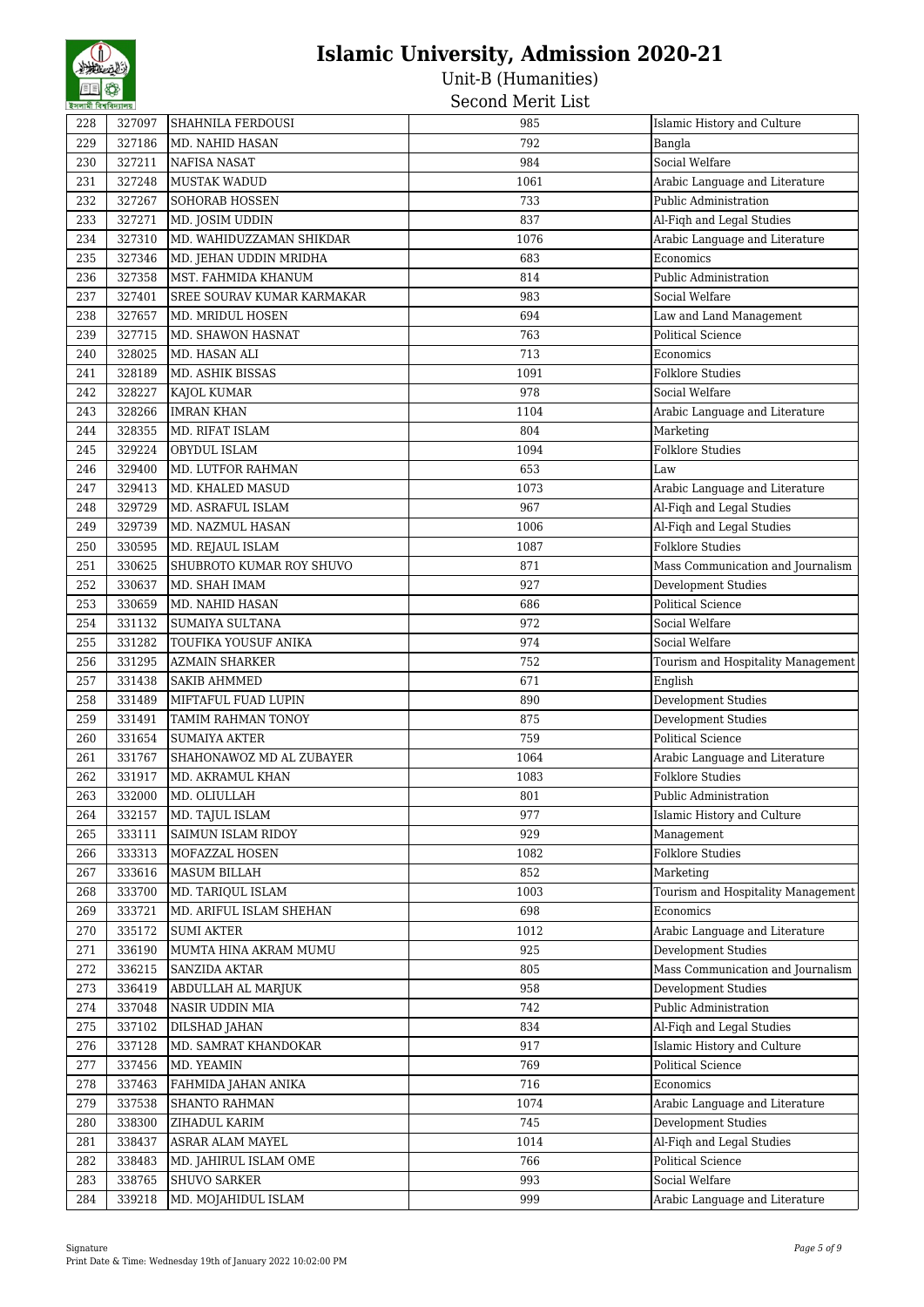| 285 | 339388 | <b>AMIT KUMAR SARKAR</b>      | 768  | <b>Political Science</b>          |
|-----|--------|-------------------------------|------|-----------------------------------|
| 286 | 339465 | MD. TUSHAR MOLLA              | 1117 | Arabic Language and Literature    |
| 287 | 339762 | MD RAKIBUL ISLAM              | 979  | Social Welfare                    |
| 288 | 339929 | MD. NURUL AFSAR ZOBAIR        | 676  | English                           |
| 289 | 339950 | <b>IMRAN HOSSEN IMON</b>      | 734  | Public Administration             |
| 290 | 340308 | MD NAIM HOSSAIN               | 735  | Bangla                            |
| 291 | 340384 | <b>SAIBUR RAHMAN</b>          | 1068 | <b>Folklore Studies</b>           |
| 292 | 340754 | JUBAYET SHEIKH                | 827  | Bangla                            |
| 293 | 340791 | MOHAMMAD ARIF HOSSAIN         | 1004 | Al-Fiqh and Legal Studies         |
| 294 | 340800 | MD. NOOR HASAN SHARIA         | 688  | Economics                         |
| 295 | 340856 | AHONA ZABIN ERA               | 839  | Mass Communication and Journalism |
| 296 | 341068 | SANAUL HOQ BHUIYAN            | 765  | <b>Political Science</b>          |
| 297 | 341157 | MD. SHARIA RASHID             | 965  | Islamic History and Culture       |
| 298 | 341426 | MD. SHEIKH SADI               | 697  | Economics                         |
| 299 | 341642 | MD. ARAFIN MIA                | 1019 | Al-Fiqh and Legal Studies         |
| 300 | 341699 | KAZI FAHMIDA                  | 997  | Islamic History and Culture       |
| 301 | 341743 | ISMAT JAHAN LIMA              | 795  | Bangla                            |
| 302 | 342245 | <b>TASLIMA AKTER</b>          | 851  | Social Welfare                    |
| 303 | 342635 | <b>TASNIM MONA</b>            | 1134 | Arabic Language and Literature    |
| 304 | 343055 | MD. ASIFUR RAHMAN DIPU        | 933  | Al-Fiqh and Legal Studies         |
| 305 | 343102 | <b>ATIQUR RAHMAN</b>          | 861  | Development Studies               |
| 306 | 343720 | TAFHIM TAJWAR                 | 1056 | Al-Fiqh and Legal Studies         |
| 307 | 344115 | <b>FAISAL MIAH</b>            | 960  | Al-Fiqh and Legal Studies         |
| 308 | 345217 | MD. NAEEM HOSSAIN             | 897  | Development Studies               |
| 309 | 345290 | MD. DALIM MIA                 | 1055 | Arabic Language and Literature    |
| 310 | 345758 | MST. UMME HANEE EVA           | 791  | Social Welfare                    |
| 311 | 345885 | <b>JANNATUL FERDOUS</b>       | 718  | Economics                         |
| 312 | 345969 | <b>SHARMIN AKTER</b>          | 674  | Law and Land Management           |
| 313 | 345991 | SUSMITA AKTER MUNNI           | 946  | Social Welfare                    |
| 314 | 346044 | ROKSANA AKTER                 | 717  | Mass Communication and Journalism |
| 315 | 346072 | MST. LIZA AKTER               | 900  | Social Welfare                    |
| 316 | 346244 | MAKSUDA AKTER LIMA            | 899  | Development Studies               |
| 317 | 346471 | FAHMIDA RAHMAN SATU           | 931  | Social Welfare                    |
| 318 | 346882 | PAPIA AKTER                   | 705  | <b>Political Science</b>          |
| 319 | 347113 | MD. TAYEBUR RAHMAN            | 1029 | Al-Fiqh and Legal Studies         |
| 320 | 347372 | JANNATUL FAHIM                | 681  | Law and Land Management           |
| 321 | 347618 | MD FAHADDIS                   | 1058 | <b>Folklore Studies</b>           |
| 322 | 347669 | M. S. ASHIK KHAN              | 840  | Bangla                            |
| 323 | 347730 | SAFIA AKTER SWARNA            | 661  | Al-Fiqh and Legal Studies         |
| 324 | 347934 | NAYON MIA                     | 914  | Social Welfare                    |
| 325 | 348029 | MD. ATIKUL ISLAM              | 854  | Bangla                            |
| 326 | 348084 | AHSANUL HAQUE                 | 842  | Accounting & Information Systems  |
| 327 | 348088 | ARIFUL ISLAM                  | 915  | Accounting & Information Systems  |
| 328 | 348200 | MD AFZAL SHARIF               | 799  | Public Administration             |
| 329 | 348246 | SHAHRIA AHMMED SOZIB          | 932  | <b>Development Studies</b>        |
| 330 | 348248 | MD. RASEL MIA                 | 908  | Islamic History and Culture       |
| 331 | 348262 | SHAISAB BHATTACHARJEE PROTTOY | 780  | Social Welfare                    |
| 332 | 348330 | MD. RAZAUL HAQUE RISAD        | 706  | Public Administration             |
| 333 | 348374 | SARWAR MIA                    | 864  | Social Welfare                    |
| 334 | 348432 | ROKIBUL HASAN SHUHAG          | 1071 | Al-Figh and Legal Studies         |
| 335 | 348935 | RIFAT HASAN                   | 935  | Social Welfare                    |
| 336 | 349019 | MAHMUDUL HASAN                | 777  | Bangla                            |
| 337 | 349121 | KOLILUER RAHAMAN KOLIL        | 1093 | <b>Folklore Studies</b>           |
| 338 | 349439 | <b>ASIF MIA</b>               | 907  | Islamic History and Culture       |
| 339 | 349539 | RAKIBUL ISLAM                 | 1092 | Arabic Language and Literature    |
| 340 | 349549 | OLIULLAH AL MAHIN             | 731  | Public Administration             |
| 341 | 349919 | ATIKUR RAHMAN RIAD            | 722  | Public Administration             |
|     |        |                               |      |                                   |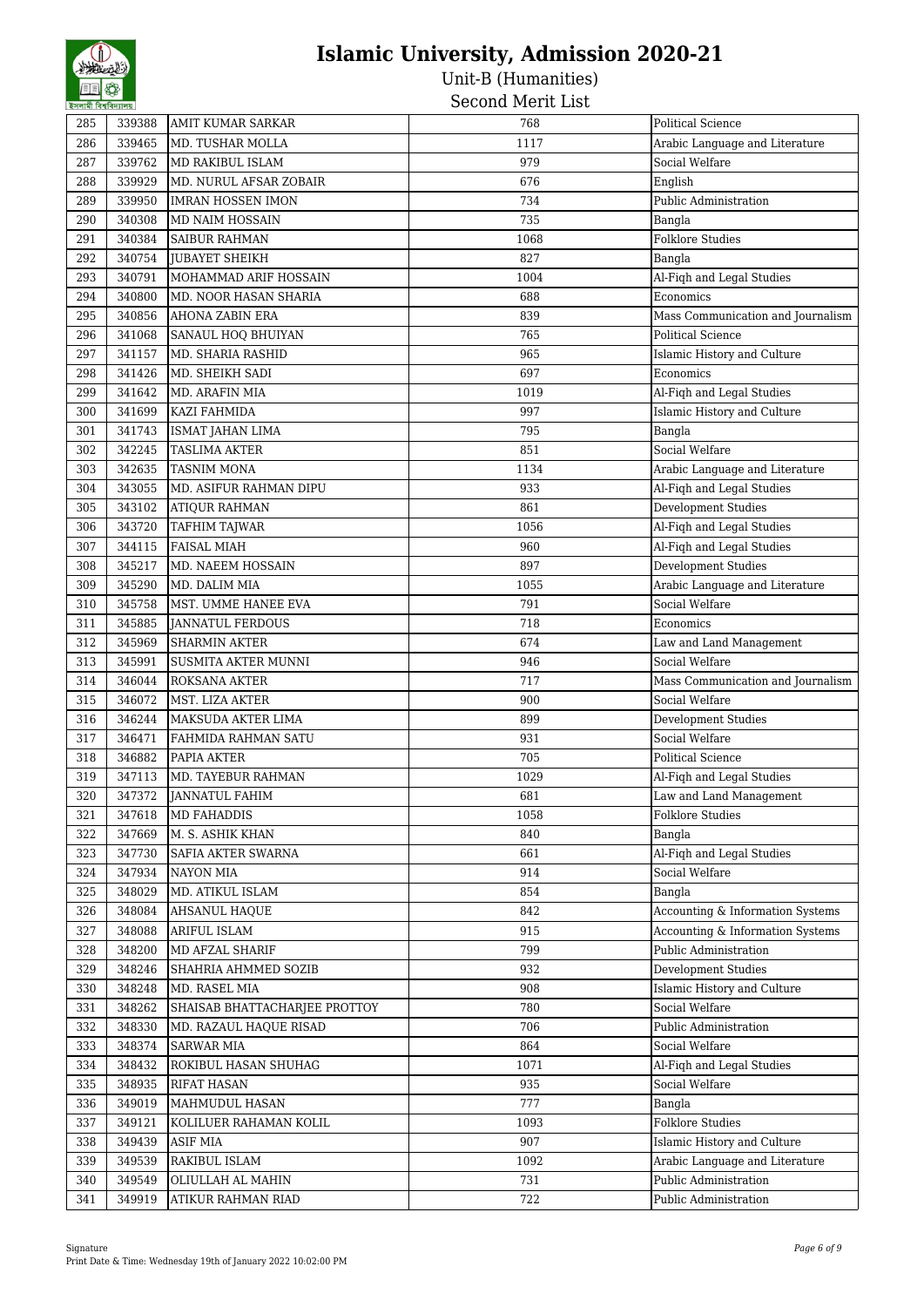| 342 | 350090 | MD. SHANTO MIA               | 786  | Bangla                            |
|-----|--------|------------------------------|------|-----------------------------------|
| 343 | 350110 | MUHAMMAD ALVI HASAN          | 941  | Islamic History and Culture       |
| 344 | 350427 | <b>RASEL MIA</b>             | 826  | Bangla                            |
| 345 | 350581 | MD. ABDULLA AL-MAMUN AKANDO  | 749  | <b>Political Science</b>          |
| 346 | 350586 | MD. AL KAWSER SAWON MONDOL   | 692  | Law and Land Management           |
| 347 | 350608 | MD. SHEKH FORID              | 732  | Al-Fiqh and Legal Studies         |
| 348 | 350691 | MOST. MEHERUN NESA           | 651  | Law                               |
| 349 | 350785 |                              | 964  | Islamic History and Culture       |
|     |        | <b>ANIKA SULTANA</b>         |      |                                   |
| 350 | 350932 | <b>ABRAR HASAN</b>           | 891  | Al-Fiqh and Legal Studies         |
| 351 | 351174 | AYAZ UDDIN HALIM             | 1085 | <b>Folklore Studies</b>           |
| 352 | 351219 | SAIMON ABDULLAH AZAD         | 841  | Social Welfare                    |
| 353 | 351368 | SAJEDUL KADER SAID           | 950  | Human Resource Management         |
| 354 | 351446 | RAHAT-UL-ISLAM               | 695  | Economics                         |
| 355 | 352075 | GOLAM MOHIUDDIN AHMED REZA   | 709  | Al-Fiqh and Legal Studies         |
| 356 | 352104 | MOHAMMAD AMJAD HOSSAIN FAHIM | 998  | Arabic Language and Literature    |
| 357 | 352526 | MD. ZAHEDUL ISLAM            | 920  | Development Studies               |
| 358 | 352681 | <b>BANYA BISWAS</b>          | 797  | <b>Political Science</b>          |
| 359 | 352745 | <b>AFSANA PARVIN TINA</b>    | 678  | Economics                         |
| 360 | 352767 | JANNATUN NESA BAISHAKHY      | 1045 | Arabic Language and Literature    |
| 361 | 352790 | LAKSMI GHOSH                 | 724  | Mass Communication and Journalism |
| 362 | 352842 | <b>JENITH JAHAN</b>          | 846  | Social Welfare                    |
| 363 | 352884 | <b>REHENA KHATUN</b>         | 867  | Arabic Language and Literature    |
| 364 | 352963 | SANIATUT TAMIMA              | 973  | Islamic History and Culture       |
| 365 | 353000 | MST. ISRAT JAHAN ANNEY       | 785  | <b>Political Science</b>          |
| 366 | 353022 | PUJA GHOSH                   | 957  | Social Welfare                    |
| 367 | 353047 | <b>SIMA RANI PAUL</b>        | 969  | Social Welfare                    |
| 368 | 353059 | SHAKH MONIKA RAHAMAN         | 711  | Economics                         |
| 369 | 353102 | MAHIYA SULTANA RUPONTI       | 669  | English                           |
| 370 | 353235 | <b>ACHIA KHATUN</b>          | 649  | Law                               |
| 371 | 353272 | NISHAT ARA                   | 873  | Islamic History and Culture       |
| 372 | 353315 | <b>MARUFA KHATUN</b>         | 1054 | Arabic Language and Literature    |
| 373 | 353836 | <b>BIDITHI SHIKDER</b>       | 1013 | <b>Folklore Studies</b>           |
| 374 | 353879 | MD PARVAS RANA PRANTO        | 870  | Mass Communication and Journalism |
| 375 | 353935 | <b>MUSFIRAT NASRIN</b>       | 1024 | <b>Folklore Studies</b>           |
|     |        |                              |      |                                   |
| 376 | 354004 | <b>SAZZAD HOSSEN</b>         | 850  | Bangla                            |
| 377 | 354256 | MD. OHIDUZZAMAN              | 821  | Public Administration             |
| 378 | 354259 | <b>TITHI BISWAS</b>          | 1034 | <b>Folklore Studies</b>           |
| 379 | 354320 | SANJIDA AKTER SHOVA          | 757  | Political Science                 |
| 380 | 354466 | MD.RAKIB HOSSEN              | 832  | Islamic History and Culture       |
| 381 | 354570 | MD MUNNA HOSSAIN             | 770  | Political Science                 |
| 382 | 354645 | ABDULLAH BIN JUBAER          | 936  | <b>Development Studies</b>        |
| 383 | 354867 | RAHA SHATRADRU PRAPPOO       | 994  | Human Resource Management         |
| 384 | 354907 | MD. RAKIBUL ISLAM            | 1051 | <b>Folklore Studies</b>           |
| 385 | 354912 | MD. SHAKIB HASAN             | 901  | <b>Development Studies</b>        |
| 386 | 355065 | MARUF HOSSEN                 | 781  | Development Studies               |
| 387 | 355191 | RAJU HOSSAIN                 | 1032 | Arabic Language and Literature    |
| 388 | 355242 | <b>MASUD RANA</b>            | 987  | Islamic History and Culture       |
| 389 | 355282 | <b>B. M ANISUR RAHMAN</b>    | 862  | Islamic History and Culture       |
| 390 | 355355 | MD. SHOZOL MUNSHE            | 954  | Islamic History and Culture       |
| 391 | 355546 | MD. MAFIUL KABIR             | 1137 | Arabic Language and Literature    |
| 392 | 355587 | MOYNUL ISLAM                 | 830  | Public Administration             |
| 393 | 355600 | MEHRAB HOSSAIN TOPU          | 737  | Public Administration             |
| 394 | 355675 | <b>GOLAM ROSUL</b>           | 810  | Public Administration             |
| 395 | 355701 | MD. TORIKUL ISLAM            | 1136 | Arabic Language and Literature    |
| 396 | 355752 | MD. SAJIB MOLLA              | 767  | Political Science                 |
| 397 | 355849 | MD. FURKAN ALI               | 912  | Islamic History and Culture       |
| 398 | 356081 | MST. SHONALI AKTER SORNA     | 1028 | Al-Fiqh and Legal Studies         |
|     |        |                              |      |                                   |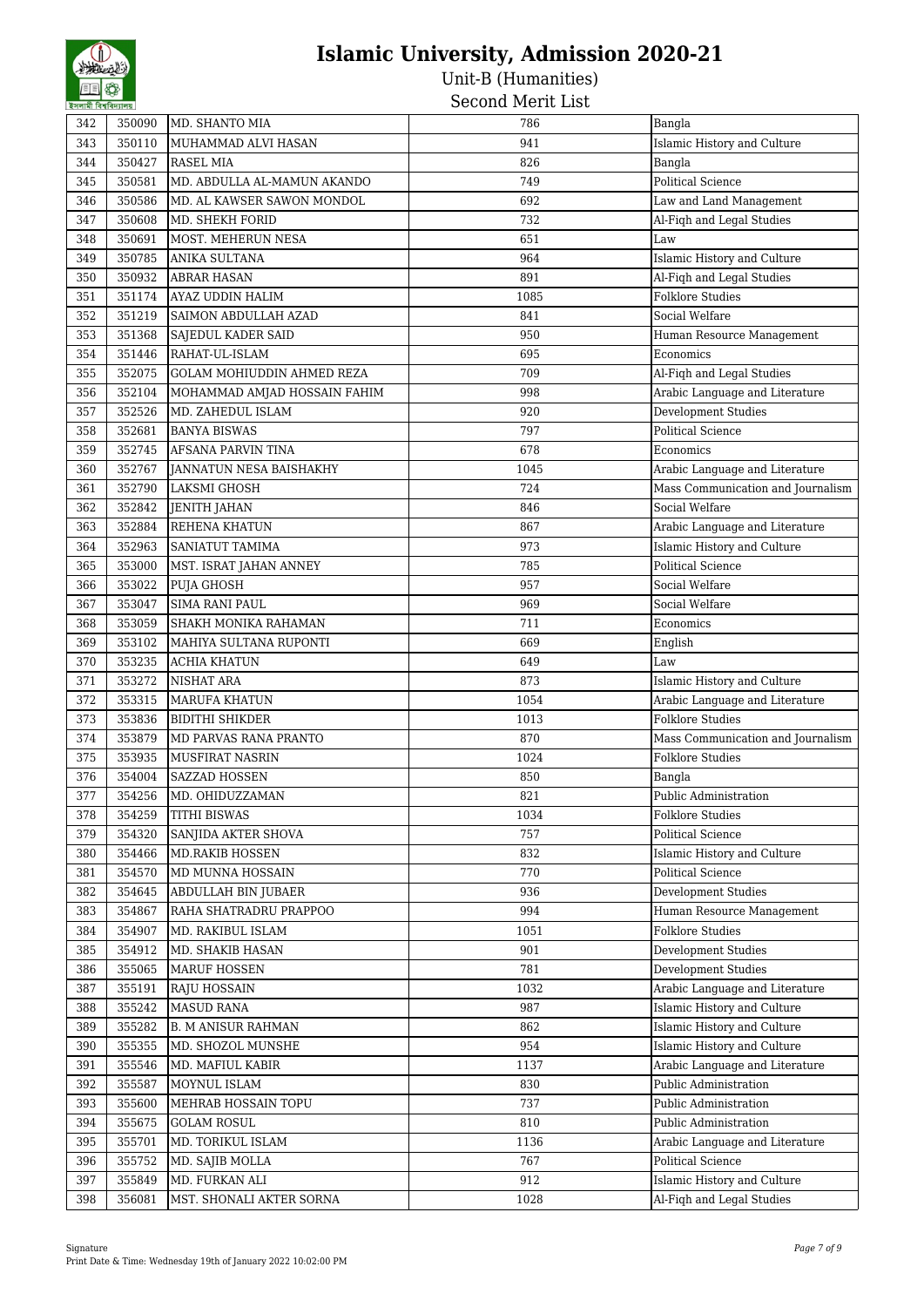| হসলামা বিশ্বাবদ্যালয় |        |                            |      |                                    |
|-----------------------|--------|----------------------------|------|------------------------------------|
| 399                   | 356292 | <b>SHUKHI KHATUN</b>       | 1114 | Arabic Language and Literature     |
| 400                   | 356364 | MST. MARZYA ANAM HEYA      | 648  | Law                                |
| 401                   | 356790 | <b>AMATUL BATUL</b>        | 1075 | <b>Folklore Studies</b>            |
| 402                   | 356832 | MAHFUJA AKTER              | 949  | Development Studies                |
| 403                   | 356848 | <b>FATIMA JULLY</b>        | 962  | Social Welfare                     |
| 404                   | 357058 | MD. HRIDAY ALI             | 684  | Public Administration              |
| 405                   | 357111 | <b>SADMAN SAKIB</b>        | 715  | Public Administration              |
| 406                   | 357312 | MD. OPY ALI                | 1063 | <b>Folklore Studies</b>            |
| 407                   | 357663 | DHRITI RANI SAHA           | 909  | Accounting & Information Systems   |
| 408                   | 357722 | MD. LIMON HASAN            | 1030 | Al-Fiqh and Legal Studies          |
| 409                   | 357806 | MD. TAUFIQ OMAR            | 1140 | Arabic Language and Literature     |
| 410                   | 357942 | SADIA ISLAM SUHA           | 1041 | <b>Folklore Studies</b>            |
| 411                   | 357976 | MEFTAHUL JANNAT            | 991  | Islamic History and Culture        |
| 412                   | 358063 | MOST. SHAKILA AKTER        | 988  | Social Welfare                     |
| 413                   | 358130 | MOST. PARUL MONI           | 1096 | Arabic Language and Literature     |
| 414                   | 358251 | RABEYA HAQUE BITHI         | 756  | <b>Political Science</b>           |
| 415                   | 358364 | MST. MARIA KHATUN          | 1042 | Al-Fiqh and Legal Studies          |
| 416                   | 358433 | RAFAT JANNAT               | 1039 | Arabic Language and Literature     |
| 417                   | 358446 | <b>ANJUMAN AKTER</b>       | 989  | Islamic History and Culture        |
| 418                   | 358466 | MST. ALPHA ZAHAN           | 919  | Islamic History and Culture        |
| 419                   | 358470 | MOWMITA RAY                | 1040 | <b>Folklore Studies</b>            |
| 420                   | 358667 | MST. WOLFATUN JANNAT       | 926  | Islamic History and Culture        |
| 421                   | 358763 | MST. FARJANA YASMIN        | 771  | Public Administration              |
| 422                   | 359071 | MOST. LUBNA AKTER          | 1000 | Human Resource Management          |
| 423                   | 359104 | MUSFIQUA MONI              | 1018 | <b>Folklore Studies</b>            |
| 424                   | 359453 | MOST. SOHANA AKTER         | 902  | Finance and Banking                |
| 425                   | 359475 | SADEA AHMED SHILA          | 700  | Law and Land Management            |
| 426                   | 359699 | MITHILA FARJANA            | 739  | Bangla                             |
| 427                   | 359711 | MOST. ANAMIKA NOWSHIN ETY  | 878  | Mass Communication and Journalism  |
| 428                   | 359931 | <b>RATNA RANI</b>          | 736  | Bangla                             |
| 429                   | 360018 | MOST. ATIKA BANU           | 1126 | Arabic Language and Literature     |
| 430                   | 360042 | MOST. MAMONY AKTHER MIM    | 1052 | <b>Folklore Studies</b>            |
| 431                   | 360263 | MD. FUAD HASAN             | 673  | Law and Land Management            |
| 432                   | 360282 | MD. SOHAG SARKER           | 680  | Public Administration              |
| 433                   | 360304 | <b>FARIHA NAZNIN</b>       | 1046 | <b>Folklore Studies</b>            |
| 434                   | 360355 | MST. MINUFA AKTHAR MONI    | 1084 | <b>Folklore Studies</b>            |
| 435                   | 360373 | <b>SABIHA PARWEEN</b>      | 1089 | Arabic Language and Literature     |
| 436                   | 360385 | MOST. ROJINA KHATUN        | 836  | Public Administration              |
| 437                   | 360723 | MOST. ASHFATUN NAHAR       | 970  | Social Welfare                     |
| 438                   | 360752 | <b>SHAKIL SARKAR</b>       | 1079 | <b>Folklore Studies</b>            |
| 439                   | 360921 | MST. ISMOTARA AKTHER       | 663  | Economics                          |
| 440                   | 361094 | MD. MAJEDUL ISLAM          | 1080 | <b>Folklore Studies</b>            |
| 441                   | 361136 | MD. ABU RAYHAN TAMIM       | 942  | Social Welfare                     |
| 442                   | 361208 | ANTARA IBNAD SIDDIKA SRAYA | 963  | Tourism and Hospitality Management |
| 443                   | 361366 | MD. LAICH MIA              | 951  | <b>Development Studies</b>         |
| 444                   | 361367 | MD. HASAN ZAVED KAYSER     | 876  | Mass Communication and Journalism  |
| 445                   | 361405 | MOST. MAHBUBA KHANOM MOURI | 704  | Political Science                  |
| 446                   | 361432 | MD. ABRAR ARABI ISLAM      | 829  | Public Administration              |
| 447                   | 361567 | <b>SARMIN AKTER</b>        | 940  | Al-Fiqh and Legal Studies          |
| 448                   | 361591 | AFSANA MIM                 | 723  | Public Administration              |
| 449                   | 361680 | <b>EMA KHANOM</b>          | 922  | Islamic History and Culture        |
| 450                   | 361684 | KAZI SANJANA TASNIM        | 918  | <b>Development Studies</b>         |
| 451                   | 361696 | DISHA BAIRAGI              | 751  | Bangla                             |
| 452                   | 362014 | <b>SAMAPTI DAS</b>         | 894  | Marketing                          |
| 453                   | 362052 | <b>MASUMA</b>              | 1100 | Arabic Language and Literature     |
| 454                   | 362145 | <b>SAMPA KHANAM</b>        | 1069 | Al-Fiqh and Legal Studies          |
| 455                   | 362298 | KHALID ISTIAK              | 746  | Public Administration              |
|                       |        |                            |      |                                    |